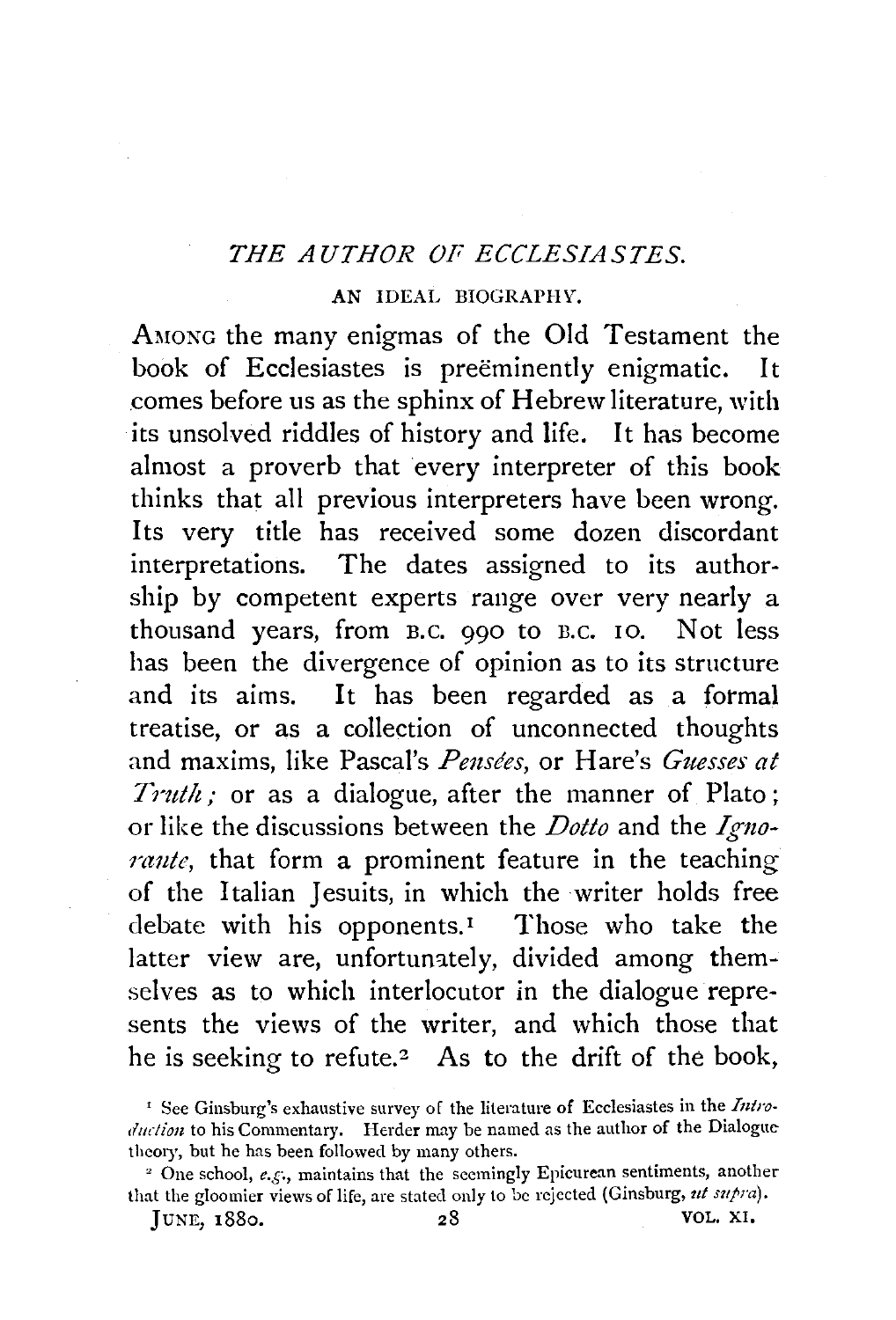we meet with every conceivable variety of hypothesis more or less skilfully maintained. Men have seen in it the confessions of the penitent and converted Solomon, <sup>1</sup> or a bitter cynical pasquinade on the career of Herod the Great, 2 or a Chesterfield manual of policy and *politesse* for those who seek their fortune in the palaces of kings.3 It has been made to teach a cloistral asceticism, 4 or a healthy life of natural enjoyment, 5 or a license like that of a St. Simonian "rehabilitation of the flesh."<sup>6</sup> Those who looked on one side of the shield haye found in it a direct and earnest *apologia* for the doctrine of the immortality of the soul ;7 those who approached it from the other were not less sure that it was a polemic protest against that doctrine as it was taught by Pharisees or Essenes.<sup>8</sup> The writer aimed at leading men to seek the things eternal, or sought to draw them away from the cloudland of the Unknown that men call eternity. Dogmatism and scepticism have alike claimed the author as their champion. It has been made to teach the mysteries of the Trinity and the Atonement,9 or to rebuke the presumption that speculates on those mysteries. It has been identified alike with the Creed of Athanasius and with that of the Agnostic.

Think, too, for a moment of the varying aspects which it presents to us when we come in contact with it, not as handled by professed interpreters, but as cropping up

<sup>&#</sup>x27; This is, I need hardly say, the current traditional interpretation of Jewish and Patristic and early Protestant writers (Ginsburg, *ut supra}.* 

<sup>&</sup>lt;sup>2</sup> Grätz, *Comm. on Koheleth.* <sup>3</sup> Jacobi, quoted by Ginsburg, p. 186.

*<sup>4</sup>*The view was that of Jerome, Augustine, and the whole crowd of Patristic and mediæval interpreters.

*<sup>5</sup>* Luther, *Comm. o1z Eccles.* 6 Gratz, *Commmtary.* 

*<sup>7</sup>*So most Patristic and early Protestant scholars ; and Hengstenberg and Delitzsch among those of our own time. <sup>8</sup> So emphatically Grätz.

<sup>&</sup>lt;sup>9</sup> See the Commentaries of Jerome, Augustine, and others of the same school, as collected by Pineda.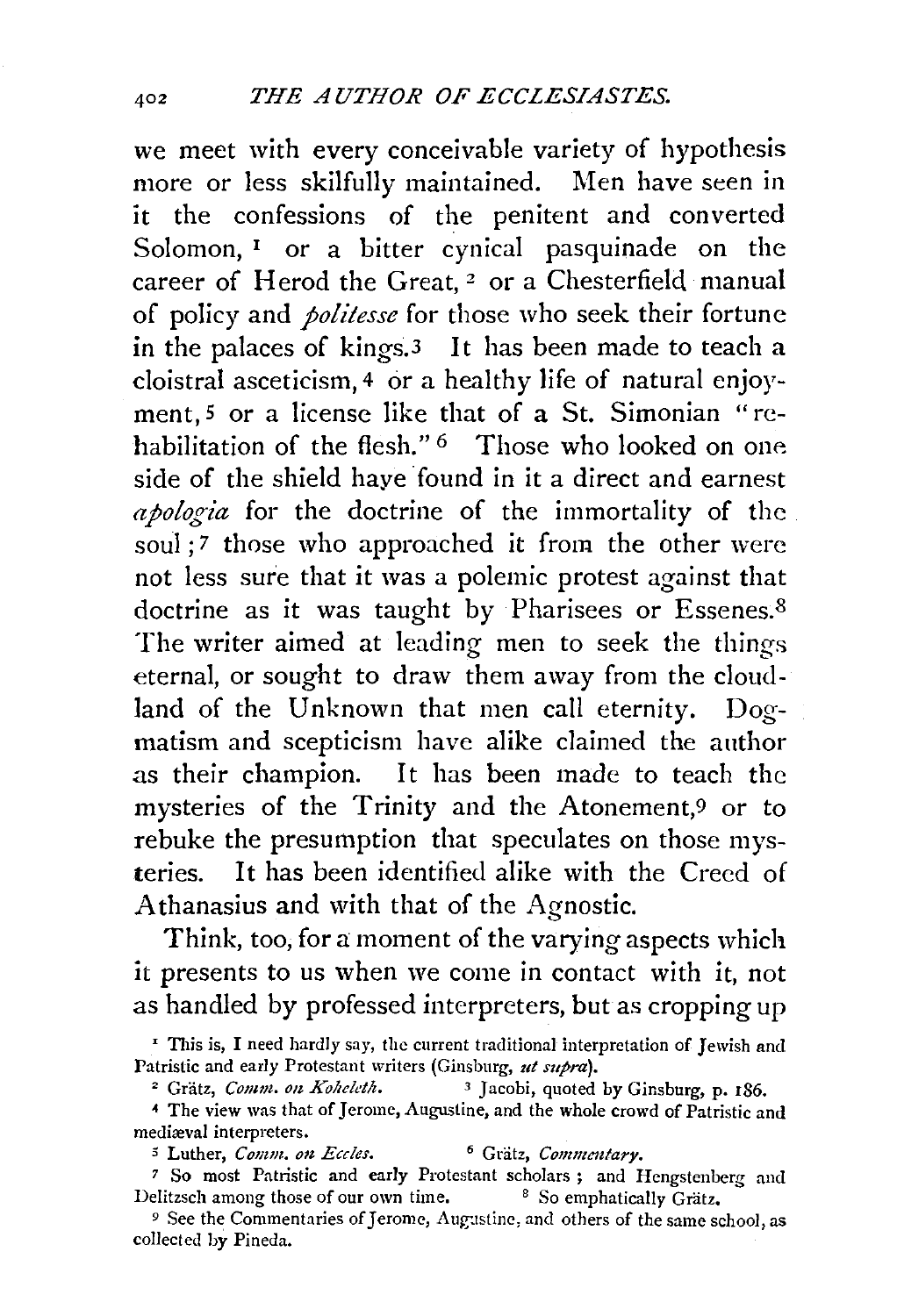here and there in the pages of history, or the lives of individual men. We think of Gelimer the Vandal king, led in chains in the triumph of Belisarius, and, .as he walked on without a tear and without a sigh, finding a secret consolation in the oft-echoed burden of "Vanitas vanitatum! omnia vanitas!" or of Jerome<sup>1</sup> reading the book with his disciple Blæsilla, that he might persuade her to renounce those vanities for the life of the convent at Bethlehem;<sup>2</sup> or of Thomas à Kempis taking its watchword as the text of the *De Imitatione Christi;* or of Laud writing to Strafford when the policy of "Thorough" had broken down, .and counselling him to turn for consolation to its pages.3 \Ve remember how Luther found in it a healthy *Politica* or *Œconomica*, the very mirror of magistracy and active life, as opposed to that of the monks and friars who opposed him; 4 how Voltaire dedicated his paraphrase of it to Frederick II., as that of a book which was the king's favourite study.<sup>5</sup> It has, in the history of our own literature, been versified .. by poets as widely contrasted as Quarles and Prior. It has furnished a name to the Vanity Fair of Bunyan and of Thackeray, and the latter in a characteristic poem has sung the changes of rhyme and rhythm on its *Mataiotes Mataiotetón.* Pascal found in it the echo of the restless scepticism which drove him to take refuge from the uncertainty that tormented him apart from -God in the belief that God had revealed Himself, and that the Church of Rome was the witness and depositary of that revelation.<sup>6</sup> Renan, lastly, looks on it as the .only charming \vork-" *le seul livre aimable* "-that has

<sup>•</sup> Gibbon, c. xli. <sup>a</sup> Hieron, *Praf. in Eccles.* <sup>3</sup> Mozley, *Essays*, i. p. 60.<br>
<sup>4</sup> Luther, *Praf. in Eccles.* 5 Voltaire, *Œuvres*, vol. ii. Ed. Paris, 1837.

<sup>&</sup>quot;' Lt1ther, *Pmf. in Ecc!:s.* s Voltaire, *<Ezwrcs,* vol. ii. Ed. Paris, 1837· 6 Pascal, *Pemees,* vol. i. p. I59· Ed. r.Iolincs.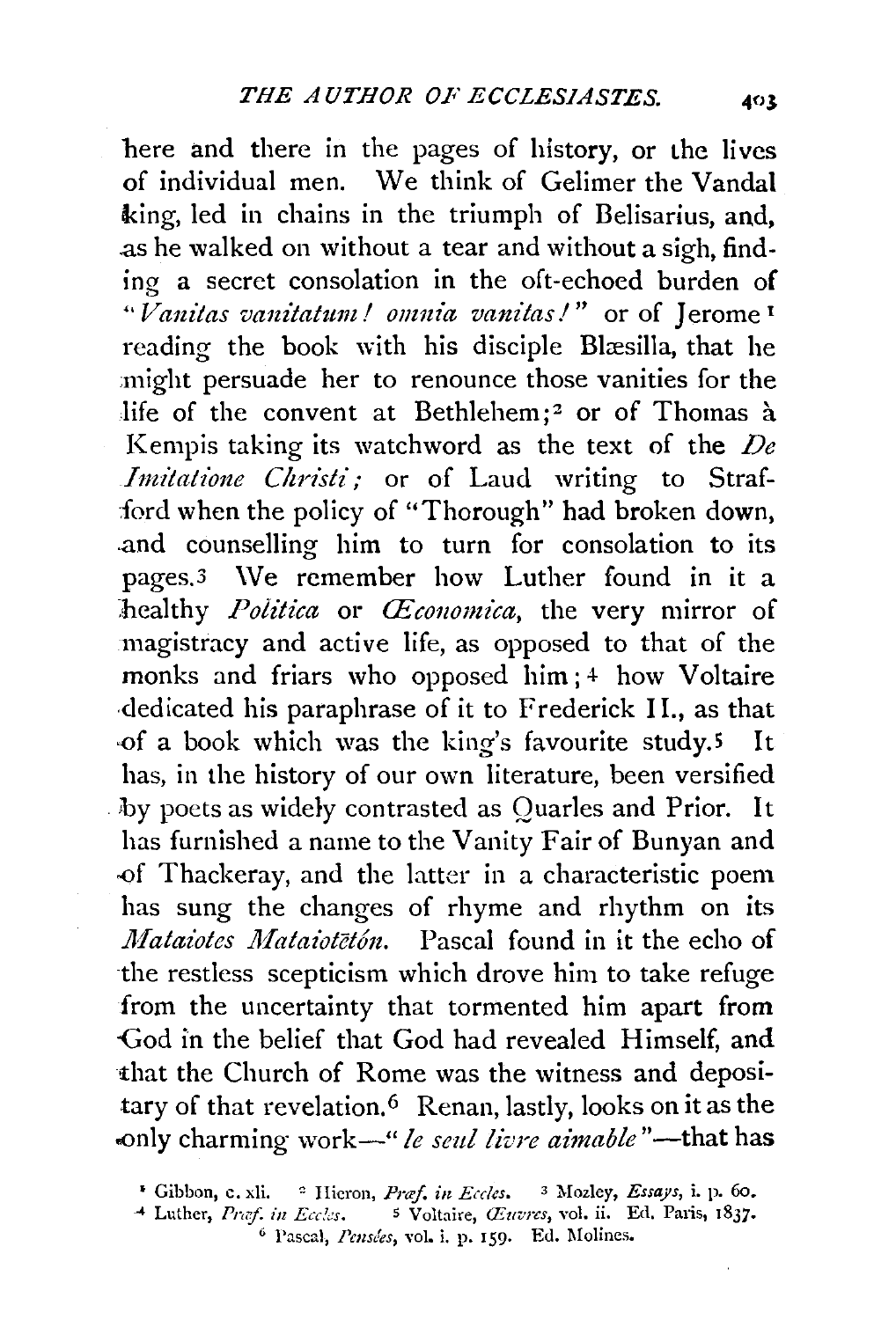ever been written by a Jew, and with his characteristic insight into the subtle variations of human nature, strives to represent to himself St. Paul in his declining years-if only he had been of another race and of another temperament,  $\vec{i.e}$ , if he had been quite another Paul than he whom we have known-as at last discovering, *désillusionné* of the " sweet Galilean vision," that he had wasted his life on a dream, and turning from all the prophets to a book which till then he: had scarcely read, even the book Ecclesiastes.<sup>1</sup>

It may be inferred from the fact that I invite the attention of thoughtful students to what I have to say on the subject which has shewn what I may call its. strangely zymotic power under such manifold and varying forms, that I am not satisfied with any of these conclusions. I can honestly say that I have worked through them, and have not found them to. satisfy the laws of evidence or the conditions of historical probability. I do not know whether the view which  $\overline{I}$  now submit to the judgment of inquirers will commend itself as more satisfying. The nature of the case, the necessary limits of time and space, forbid me to lay before them either the evidence on which my· own belief rests, or the process by which I have been. led to it. I can only submit it for the present as a. hypothesis, and ask those who read it whether it appears to them to fulfil what is, at least, the first and last condition of a tenable hypothesis—that it includes. and explains phenomena. And it seemed to me that I could best commend that hypothesis to those whose· judgment I seek to win in the form of an ideal biography of the writer of the mysterious book.

It would be a comparatively easy task, of course, to,

<sup>&</sup>lt;sup>5</sup> Renan, *L'Antéchrist*, p. 101,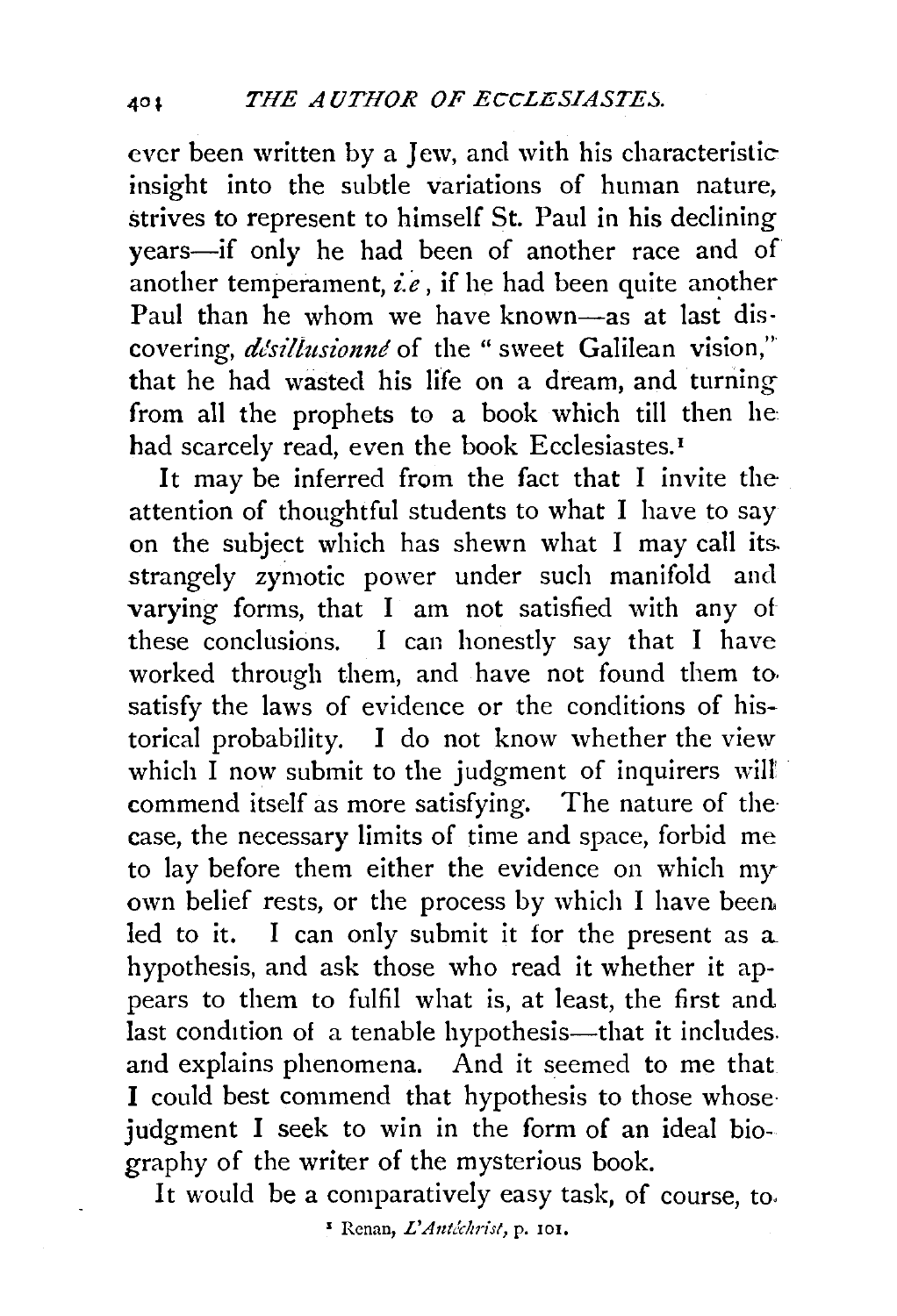write the life of the traditional author of Ecclesiastes. The reign of Solomon " in all his glory" and with all his wisdom has often furnished a subject both for the historian and the poet. There would be a special .interest if we could treat the book before us, as leading us into the region that lies below the surface of history, .and find in it an autobiographical fragment in which the royal writer laid before us his own experience of life and the conclusions to which he had been led through it. The Confessions of Solomon would have on that assumption a fascination not less powerful than those of Augustine or Rousseau. For reasons which I have not now time to state, I cannot adopt that condusion, and am compelled to rest in the belief that Ecclesiastes was the work of an unknown writer about two hundred years before the Christian era. To write the life under such conditions may seem a somewhat adventurous enterprise. One is open to the charge -of evolving a biography out of one's inner consciousness, of summoning a spectral form out of the cloud land of imagination. I have felt, however, looking to the special character of the book, that this would be a more satisfactory way of stating the view that I have been led to hold as to the occasion, plan, and purpose of the book than the more systematic dissertation with which the student<sup>\*</sup>is familiar in Commentaries and Introductions. The book has so little of a formal plan, and is so much, in spite of the personated authorship, of the nature of an autobiographical confession-partly clear and deliberate; partly, perhaps to an extent of which the writer was scarcely conscious, betraying its true nature beneath the veil of the character he had .assumed-that the task of portraying the lineaments which lie beneath the veil is comparatively easy. As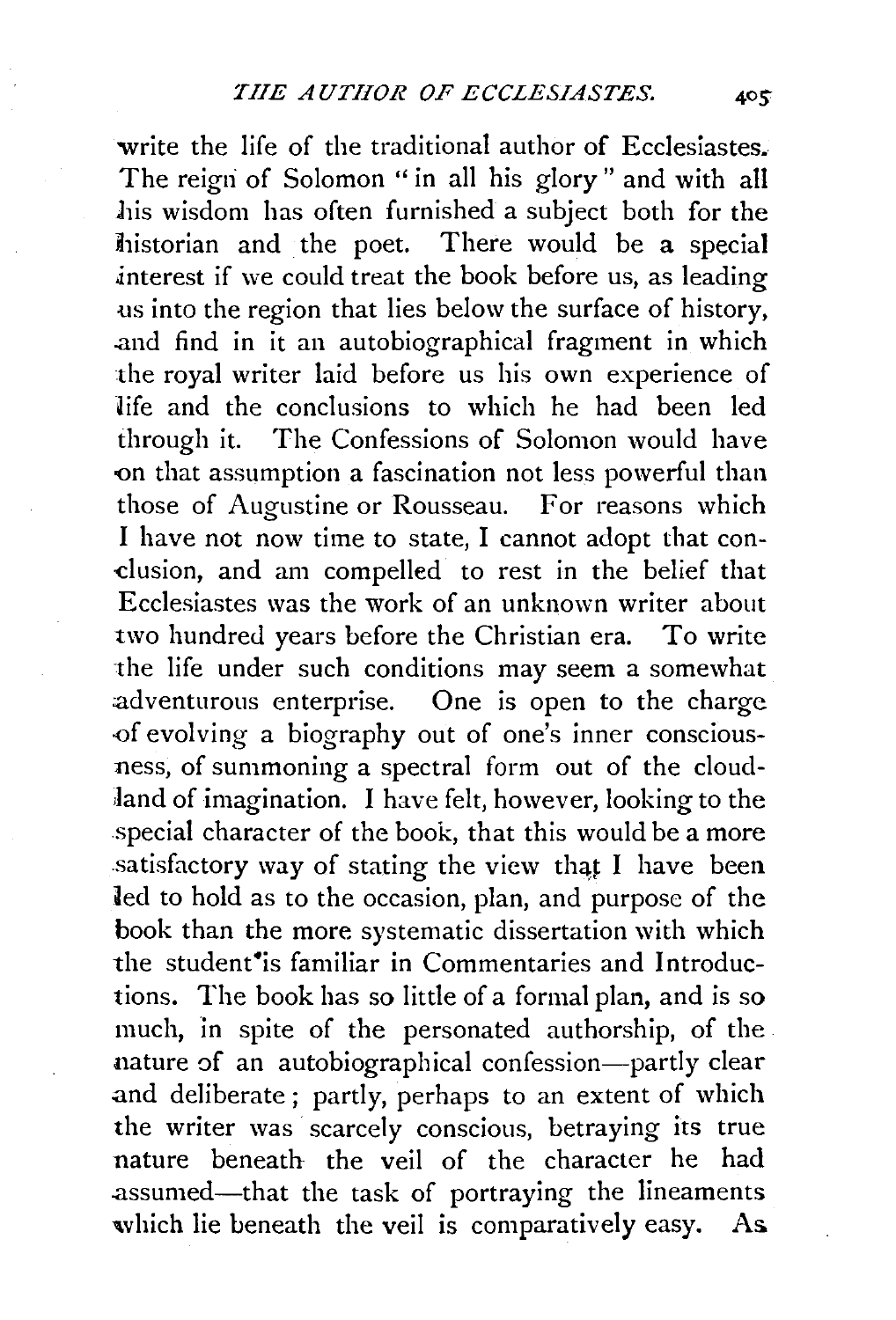with the *Pensées* of Pascal or of Joubert, or the *Sonnets* of Shakespeare, we feel that the very life of the man stands before us, as *votivâ* . . . *veluti descripta tabellâ*, in all its main characteristics. We divine the incidents of that life from the impress they have left upon his character, and from chance words in which more is. meant than meets the ear.

Koheleth (I shall use the Hebrew ·equivalent of Ecclesiastes by anticipation, as better than the constant repetition of "the writer," or "the subject of our memoir") was born, according to the view stated above, somewhere B.C. 220. He was an only son, "one alone and not a second," without a brother· (Eccles. iv. 8). His father lived in Judæa,<sup> $I$ </sup> but not in Jerusalem, and to find "the way to the city,"' the way which none but the proverbial "fool" among grown-up men could miss, came before the child's. mind at an early age as the test of sagacity and courage (Eccles. x. Is). The boy's education, however, was carried on in the synagogue school of the country town near which he lived, and was rudimentary enough· in its character, stimulating a desire for knowledgewhich it could not satisfy. He learnt, as all children of Jewish parents learnt, the *Shema* or Creed of Israel, "Hear, O Israel, the Lord thy God is one Lord" (Deut. vi. 4), and the sentences that were written on ;he Phylacteries which boys, when they reached the age of thirteen and becameChildren of the Law, wore on their forehead ·and their arms. He was taught many of the Proverbs which proclaimed that " the fear of the Lord is the beginning of knowledge," and learnt to reverence Solomon as the ideal pattern of the wisdom

<sup>&</sup>lt;sup>1</sup> So Ewald, *Introd. to Eccles.*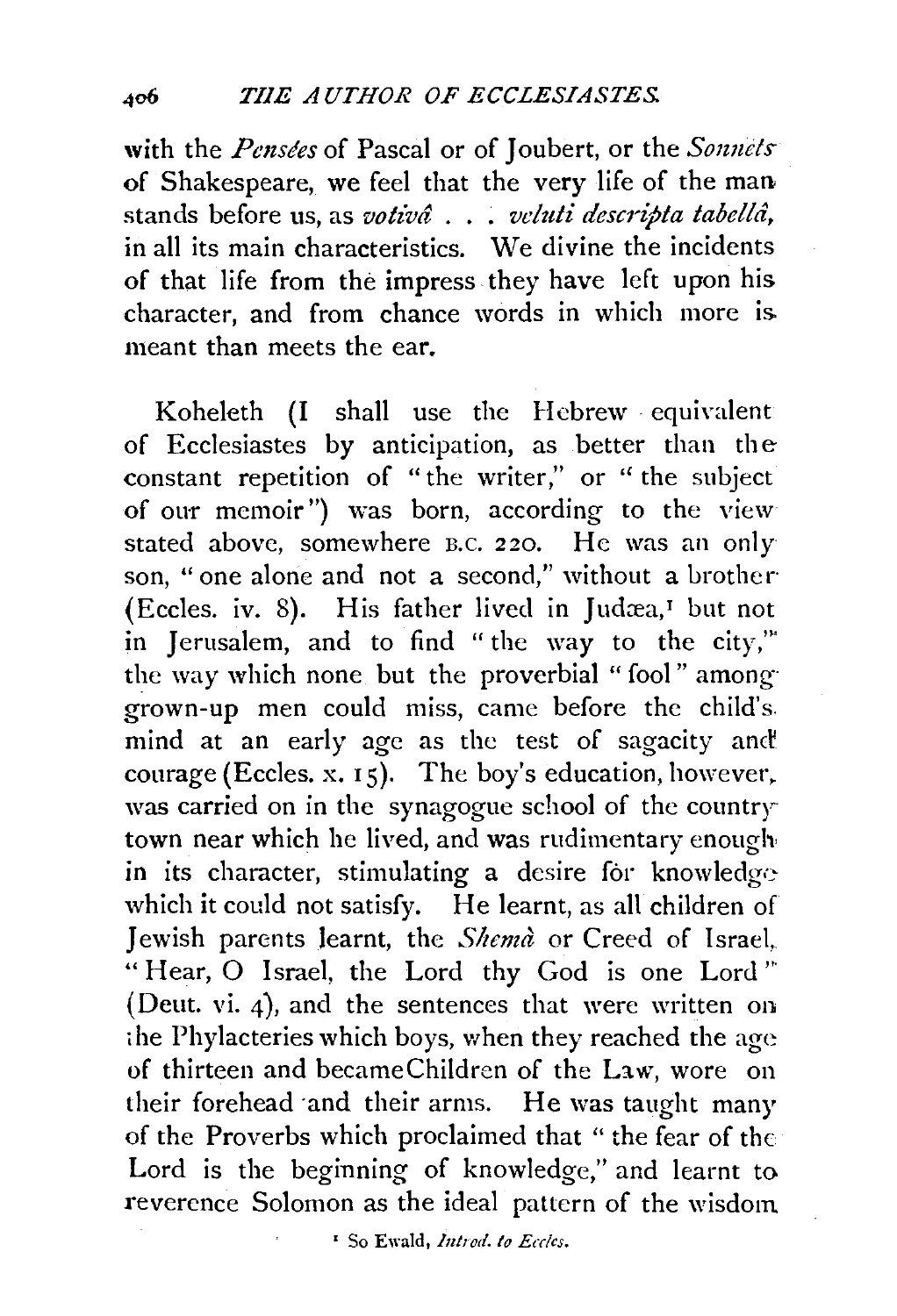(Prov. i. 7) and largeness of heart that grow out of a: wide experience. But it was a time of comparative deadness in the life of Israel. The last of the prophets had spoken some two centuries before, and there were few who studied his writings or those of his predecessors. The great masters of Israel and teachers of the Law had not yet raised the fabric of tradition which was afterwards embodied in the Talmud. The expectations of the Anointed King were for the time dormant, and few were looking for "redemption in J crusalem" or for" the consolation of Israel." Pharisees and Sadducees and Essenes, though the germs of their respective systems might be found in the thoughts of men, were not as yet stimulating the religious activity of the people by their rivalry as teachers. The heroic struggle of the Maccabees against the idolatry of Syria was as yet in the future, and the early history of the nation, the memories of Abraham and lsaac and Jacob, did not kindle the patriotic enthusiasm which they came to kindle afterwards. There was a growing tendency to fall into the modes of thought and speech and life of the Greeks and Syrians with whom the sons of Abraham were brought into contact. Even the sacred name of Jahveh or Jehovah, so precious to their fathers, had dropped into the background, and men habitually spoke of "God," or "the Creator," after the manner of the Greeks (Eccles. xii. I). It was a time, such as all nations and Churches have known, of conventionality and routine. The religion of the people, such as the boy saw it, was not such as to call out any very deep enthusiasm. The wealth of his parents had attracted a knot of so-called devout persons round them, and his mother had come under their influence, and in proportion as she did so, failed to gain any hold on her son's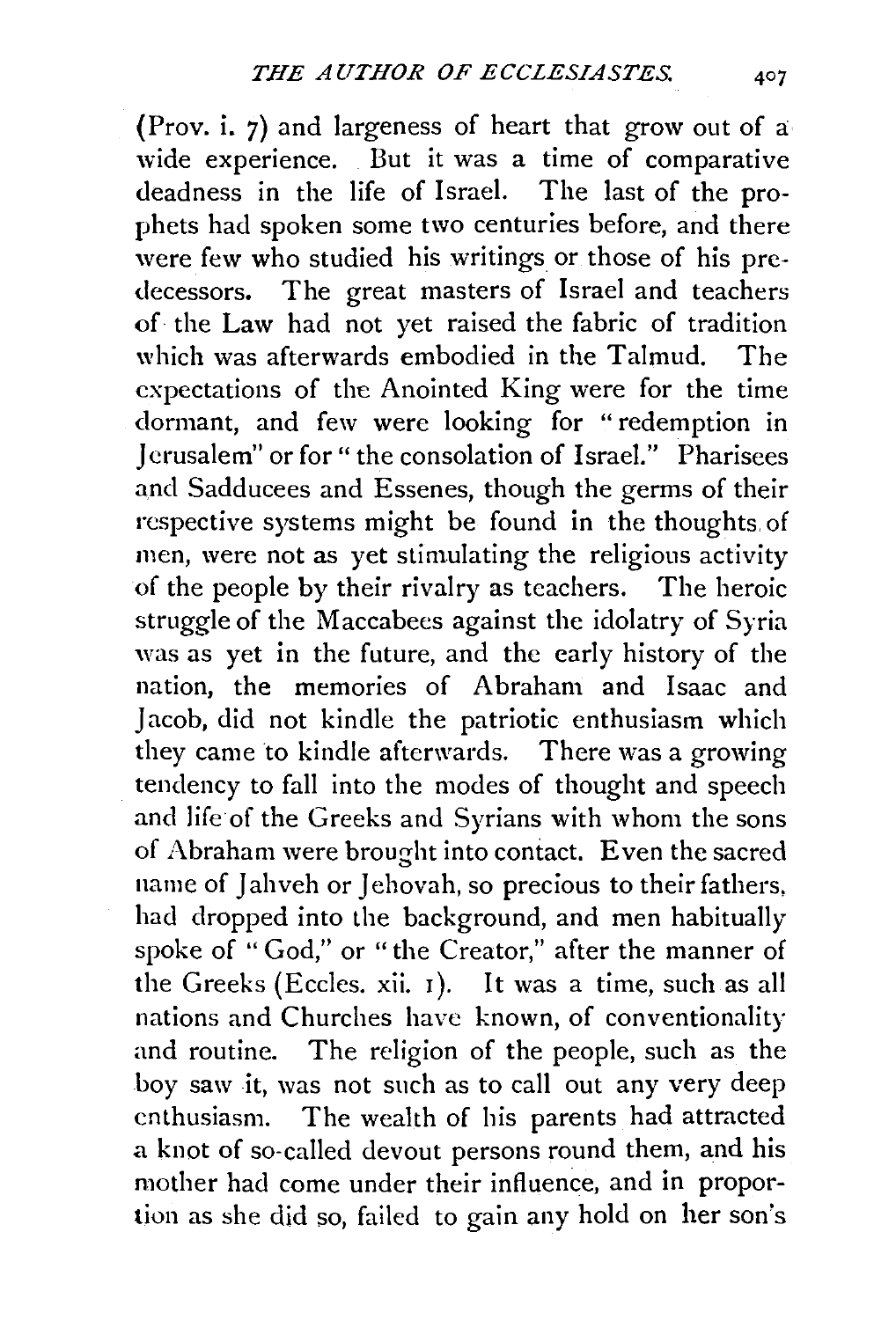heart, and left no memory of a true pattern of womanhood for him to reverence and love. Even she formed no exception in after years to the sweeping censure in which he declared that among all the women he had met he had never known one who satisfied his ideal of what a righteous woman should be (Eccles. vii. 28). The religionists who directed her conscience called each other by the name of "Friend," "Brother," or "Companion," and claimed to be of those of whom Malachi had spoken, "who feared the Lord and spake often one to another" (Mal. iii. 16). Koheleth saw through their hypocrisy, watched them going to the house of God, *i.e.,* to temple or synagogue (Psa. lxxiv. 8), and heard their long and wordy and windy prayers-the very sacrifice of fools (Eccles. v. r, 2). He saw how they made vows in time of sickness or danger, and then, when the peril had passed away, came before the priest, on whom. they looked as the messenger or angel of the Lord, with frivolous excuses for its non-fulfilment (Eccles. v.  $4-6$ ); how they told their dreams as though they were an apocalypse from heaven (Eccles. v.  $\bar{z}$ ). It was necessary to find a phrase to distinguish the true worshippers from these pretenders, and just as men, under the influence of the maxim that language was given to conceal our thoughts, came to speak of *la verité vraie* as different from the ordinary *verité*, so Koheleth could only emphasize his scorn of the hypocrites by contrasting them, as with the emphasis of iteration, with "those who fear God, who indeed fear before him" (Eccles. viii. 12).

As Koheleth grew to years of manhood, he was called to take his part in the labours of the cornfield and the vineyard. The wealth of his father did not lead him to bring up his son to a soft-handed leisure.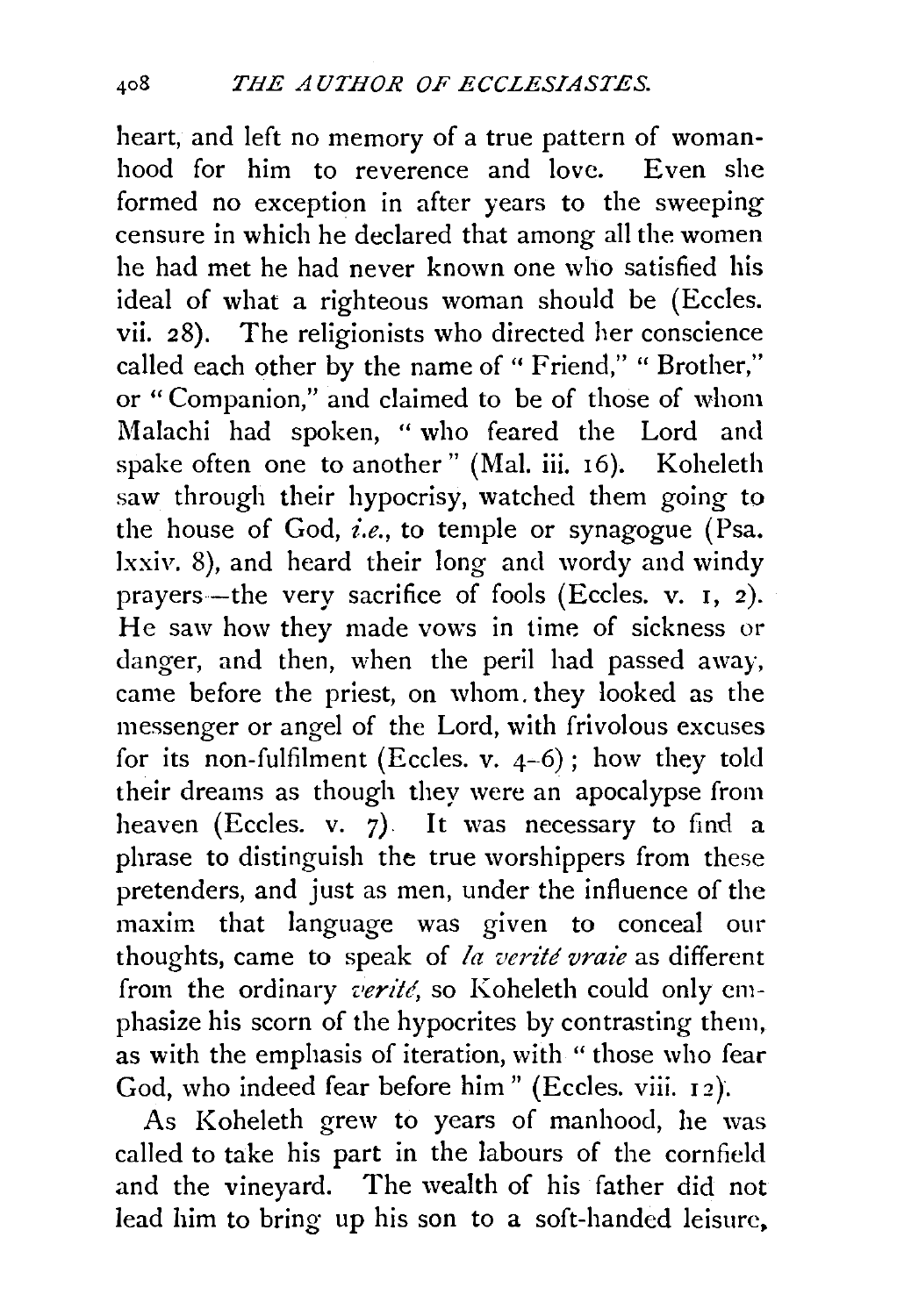for men had not then ceased to recognize the blessedness of toil, and it had become a proverb that a father who does not teach his sons to labour with their hands teaches them to be thieves. The teachers of Israel remembered that the "king himself was served by the field" (Eccles. v. 9); and "despise not husbandry" was one of the maximg of the wise. In after years, when pleasure had brought satiety and weariness, and dainties palled on the palate, Koheleth looked back regretfully on that "sweet sleep " of the labour of earlier days, which followed on the frugal, or even scanty meal (Eccles. v. 12).

As he grew up to manhood, however, there came a -change. Like the younger son in the parable (Luke  $xy. 12$ ) he desired to see the world that lay beyond . the hills, beyond the waters, and asked for his portion of goods and went his way into a far country. Among the Jews, as among the Greeks, and partly, indeed, as .a consequence of their intercourse with them, this had come to be regarded as one of the paths to wisdom and largeness of heart. So the Son of Sirach wrote a little later: "A man that hath travelled knoweth many things." '' He shall serve among great men, and appear before princes ; he will travel through strange countries; for he hath tried the good and evil among men." (Ecclus. xxxiv. 9; xxxix. 4). And if a Jew travelled anywhere .at that period, it was almost a matter of course that he should direct his steps to Alexandria. Intercourse between the two nations of Egypt and Judah was, indeed, no new thing. Psammetichus, in the days of Manasseh, had invited Jews to settle in his kingdom.<sup>1</sup> Alexander, in founding the new city which was to immortalize his name, had followed his example. The

1 Letter of Pseudo-Aristcas.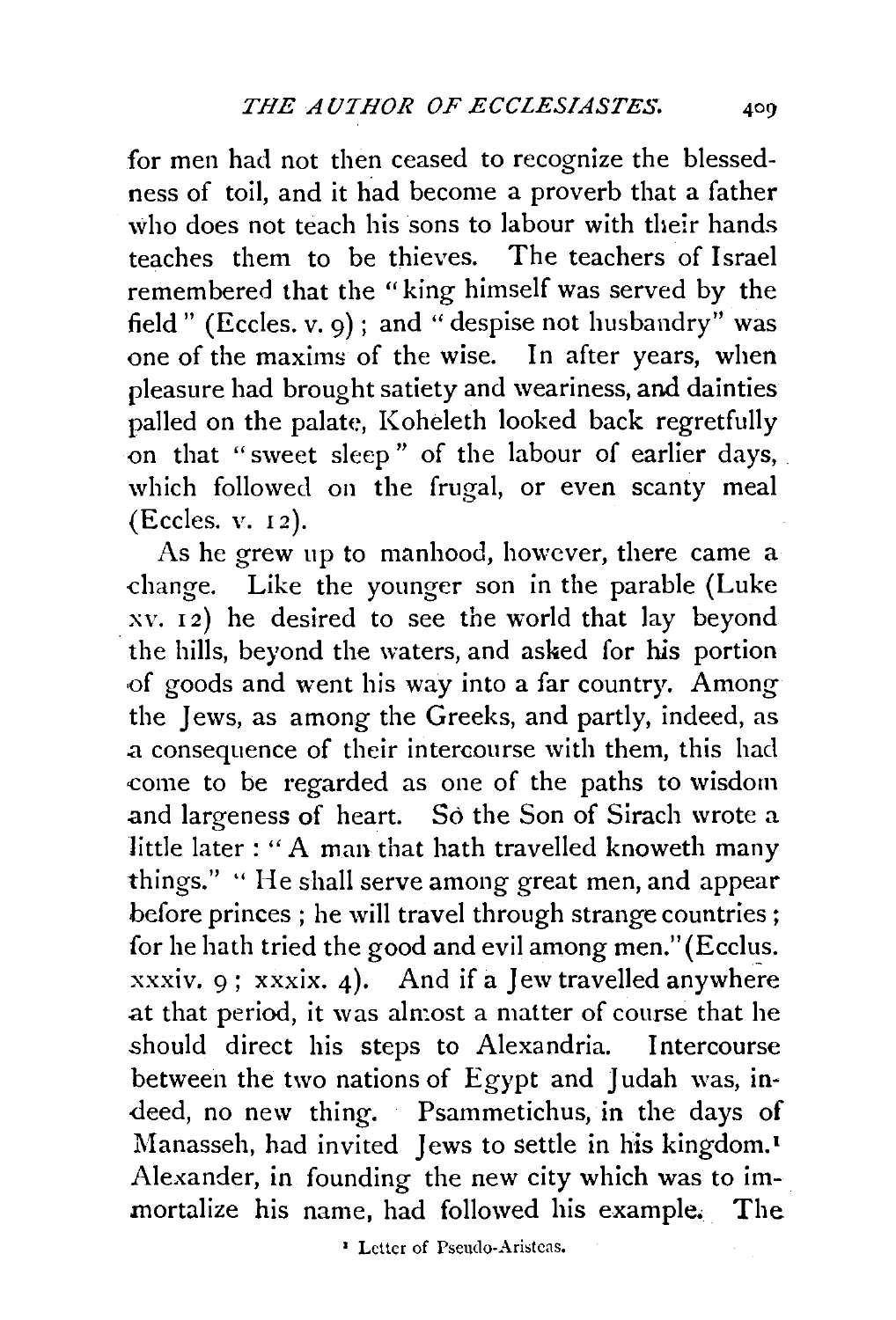first of the Ptolemies had brought over many thousands, and they occupied a distinct quarter of the city.<sup>1</sup> Philadelphus had, as the story ran, invited seventytwo of the elders of Israel to his palace that they might translate their Law as an addition to the treasures -of his library, had received them with all honour, and invited them to discuss ethical questions day by day with the philosophers about his court.<sup>2</sup> A wealthy Jew coming to such a city, not without introductions, was sure to be well received, and Koheleth sought and found admission to that life of courts, which the Son of Sirach pointed out as one of the paths of wisdom (Ecclus. xxxix. 4). It was a position not without its dangers. It tempted the Jew to efface his nationality and his creed, and his hopes in the far-off future. It tempted him also to exchange the purity to which he was pledged by the outward symbol of the covenant and by the teaching of his home life, for the license of the Greek. Koheleth for a time bowed his neck to the yoke of a despotic king, and learnt the suppleness. of the slaves who dare not ask a king, \Vhat doest thou ? (Eccles. viii. 4). He watched the way the court winds blew, and learned to note the rise and fall of favourites and ministers (Eccles. x. 6, 7). He saw or heard how under Ptolemy Philopator the reins of power had fallen into the hands of his mistress,.  $\Lambda$ gathoclea, and her brother; how the long minority of his son Epiphanes had been marked by the oppression of the poor and " violent perverting of judgment and justice" in the provinces (Eccles. v. 8), by all the evils which come on a land when its "king is a child" and its " princes revel in the morning" (Eccles. x.  $16$ .  $(7.3)$ <sup>3</sup> He had seen the pervading power of a system of

<sup>1</sup> Joseph. *Ant.* xii. **1.** <sup>2</sup> Letter of Pseudo-Aristeas. <sup>3</sup> Justin, xxx. 1.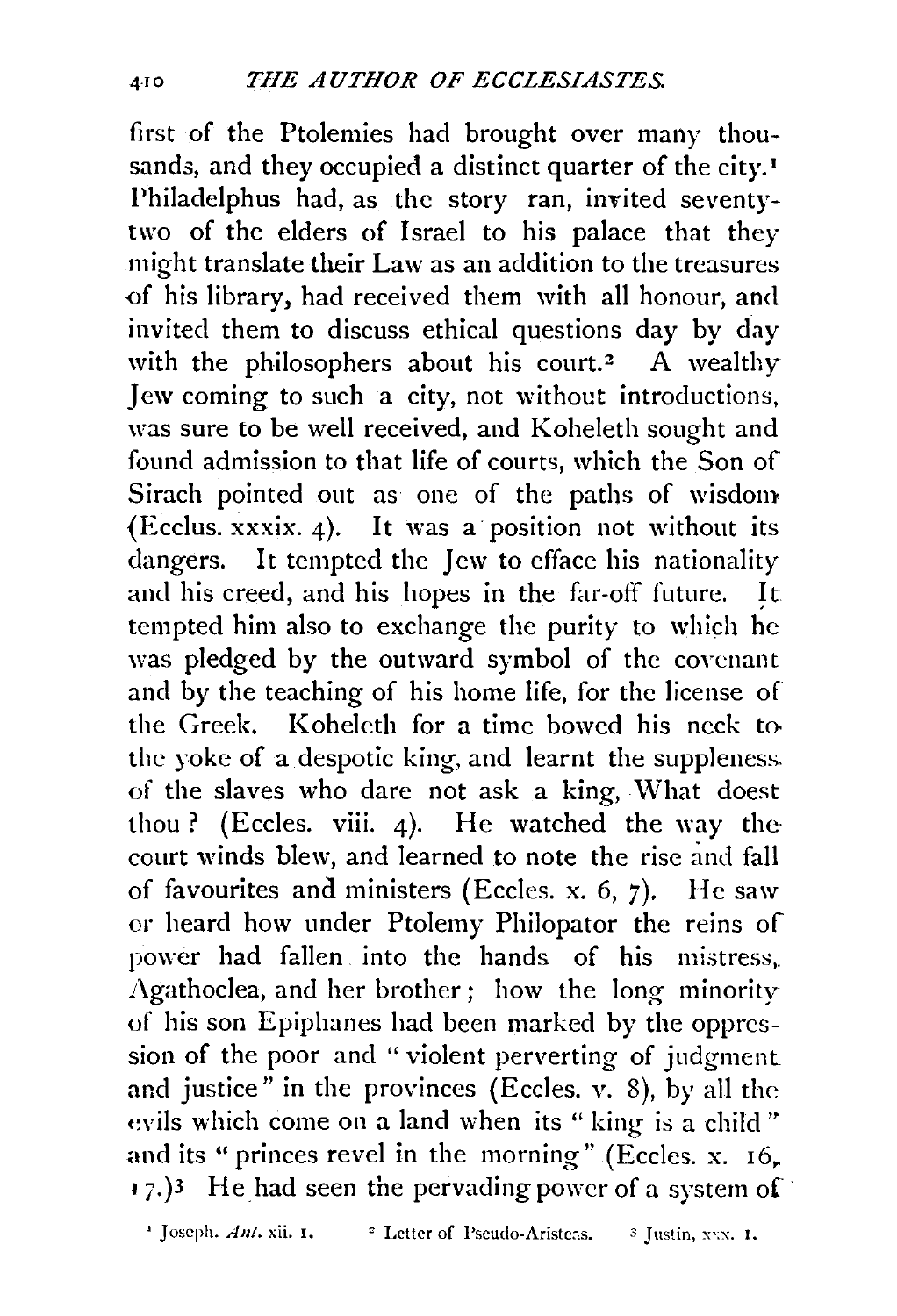police espionage, which carried what had been spoken. in whispers to the ears of the ruler (Eccles. x.  $20$ ). A training such as this could scarcely fail to make the man who was subject to it something less of an Israelite-to turn his thoughts from contemplating the picture which the prophets had drawn of a true and righteous King, to the task of noting the humours of kings who were neither true nor righteous, and flattering them with an obsequious homage, in the belief that " yielding" in such a case " pacificth great offences" (Eccles. x. 4).<sup>1</sup>

Temptations of another kind helped to complete the evil work. The wealth of Koheleth enabled him to surround himself with a certain magnificence, and he kept before himself the ideal of a glory like that of Solomon's : the wine sparkled at his banquets, and singing men and singing women were hired to sing songs of revelry and love, and the Greek *hetaine,* the " delights of the sons of men," the *demi-monde* of Alexandria, surrounded him with their fascinations (Eccles. ii. 3-8). His life became one of reckless sensuality. Like the Son in the parable, to whom I have beforecompared him, he wasted his substance in riotous. living, and devoured his wealth with harlots (Luke xv.  $13, 30$ . The tendency of such a life is, as all experience shews, to the bitterness of a cynical satiety. Poets have painted the Nemesis which dogs the footsteps of the man who lives for pleasure. In the· Jaques,<sup>2</sup> perhaps to some extent even in the Hamlet, of Shakespeare, in the mental history, representing probably Shakespeare's own experience, of his Sonnets,

<sup>1</sup> So Bunsen, *God in History*, i. p. 159.

" For thou thyself hast been a libertine, As sensual as the brutish sting itself. *As loit Like It,* ii 7· ·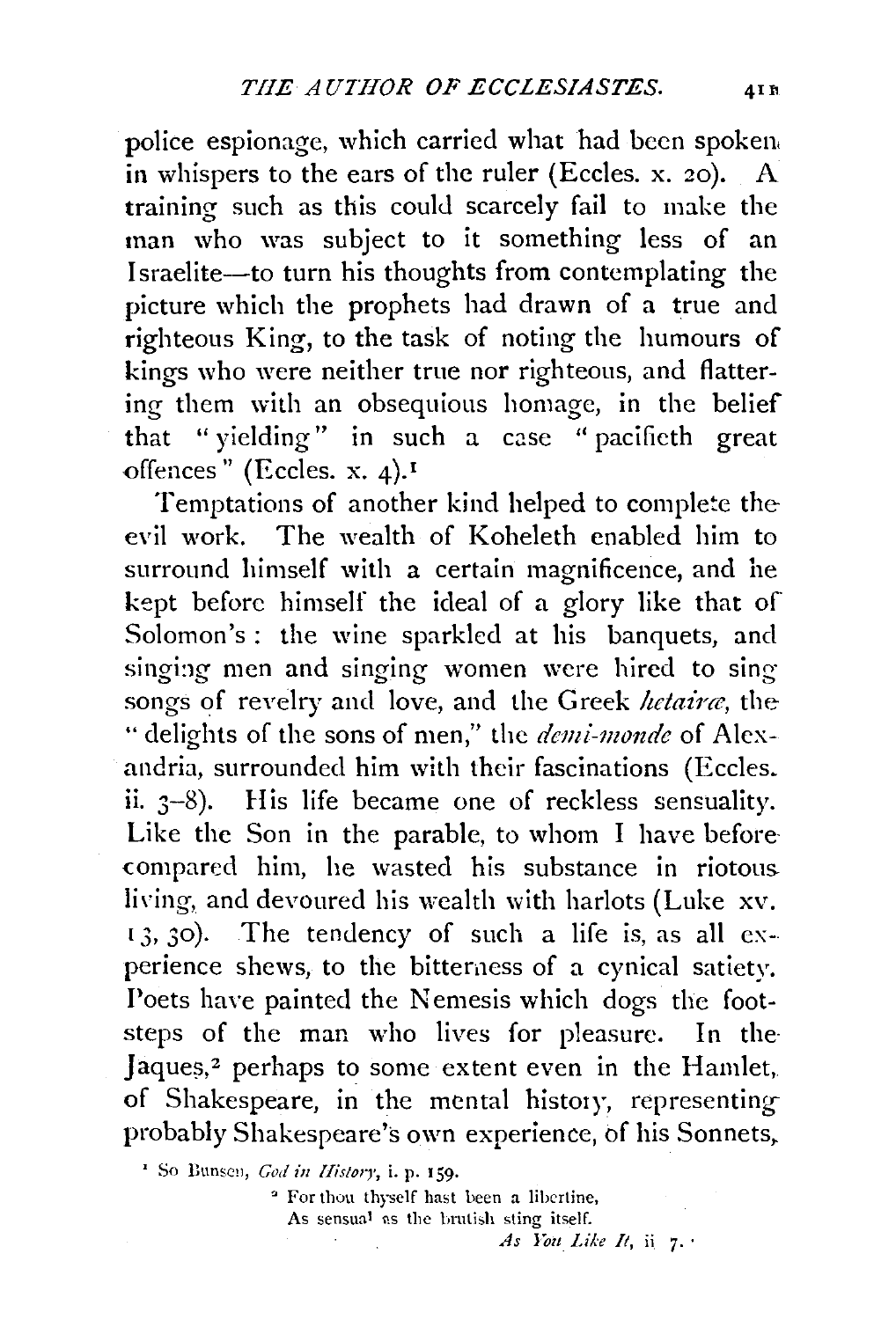yet more in the Childe Harold of Byron, in the "Palace of Art" and the" Vision of Sin," of Tennyson, we have types of the temper of meditative scorn and unsatisfied desire that uttered itself in the cry, "All is vanity and feeding upon wind" (Eccles. i.  $14$ ).

But what is true more or less of all men except those who live $-$ 

Like a brute with lower pleasures, like a brute with lower pains,

was true then, as it has been since, in its highest measure, of the Jew who abandons the faith of his fathers and drifts upon the shoreless sea of a life of license. *Corruptio optimi pessima*. He has inherited higher hopes and nobler memories than the men of most other nations, and when he falls he sinks even to a lower level than they sink. The " little grain of conscience" that yet remains "makes him sour," and the features are stamped with the sneer of the mocker, and he hates life, and yet, with the strange inconsistency of pessimists, shrinks from death. He denies, or at least questions, the possibility of knowing that there is a life beyond the limits of this life (Eccles. iii.  $18-21$ ), and yet draws back from the journey to the undiscovered country, and clings passionately (Eccles. *xi.* 7) to the life which he declares to be intolerable (Eccles. ii.  $17$ ; vi. 3; vii. 1). The literature of our own time presents two vivid pictures of the character and words of one who, being a Jew, has passed through this experience. In the life of the Raphacl of Kingsley's *Hypatia,* yet more in that of Hcinrich Heine at Paris,<sup>1</sup> we have the counterpart of the life of Koheleth at Alexandria.

Under the thinly veiled disguise of the person of the

<sup>•</sup> Comp. Stigand's *Life of llaizc,* ii. ch'P· r.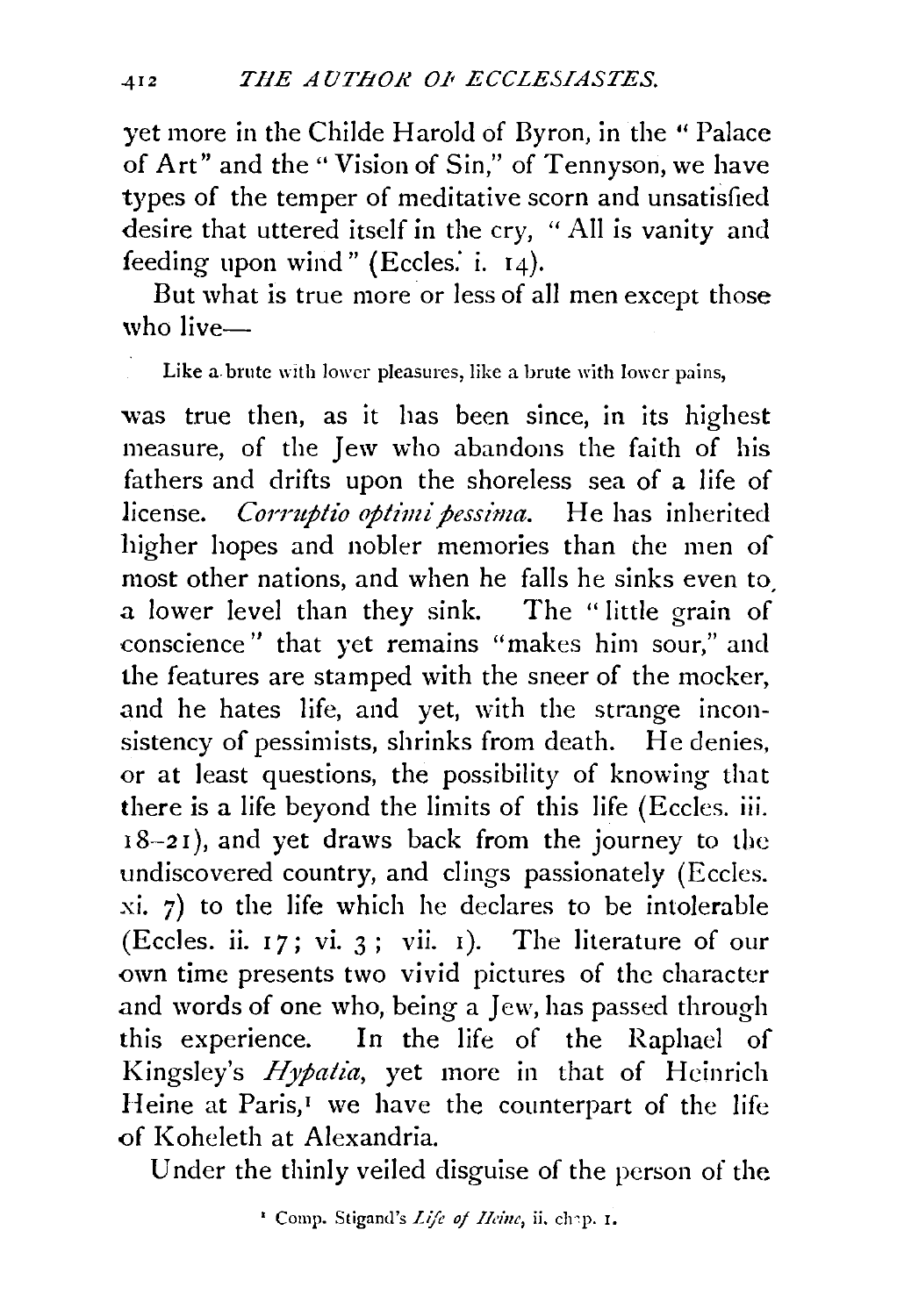historic Solomon he afterwards retraced his own experience and the issue to which it had brought him. He had flattered himself that he was not making **him**self the slave of pleasure, but even in his wildest hours. was gaining wide thoughts and enlarging his knowledge of good and evil, that even then his "wisdom remained with him" (Eccles. ii.  $3, 9$ ). Like Goethe, he was philosophic, or, to speak more truly, artistic, in the midst of his sensuality, and watched the "madness. and folly" of men, and yet more of women, with the eye of a connoisseur (Eccles. ii. 12). It was well for him, though it seemed evil, that he could not rest in the calmly balanced tranquillity of the supreme artist which Goethe and apparently Shakespeare attained after the "*Sturm und Drang*" period of their life. The utter weariness and satiety, the mood of a *blase* pessimism, into which he fell was as the first steppingstone to higher things.

The *course* of his life at Alexandria had been marked by two strong affections, one of which ended in the bitterness of despair, while the other, both at the time and in its memory afterwards, was as a hand stretched forth to snatch him as "a brand from the burning." He had found a friend, one of his own faith, a· true Israelite, who had kept himself, even in Alexandria, pure from evil, and gave him kindly sympathy and faithful counsel, who realized all that he had read in the history of his own country of the friendship of David and Jonathan, or in that of Greece, of Theseus and Peirithous, or Orestes and Pylades (Eccles. iv. 9, 10 ; vii. 28). He was to him what Pudens, the disciple of St. Paul, was to Martial, touching the fibres of reverence and admiration where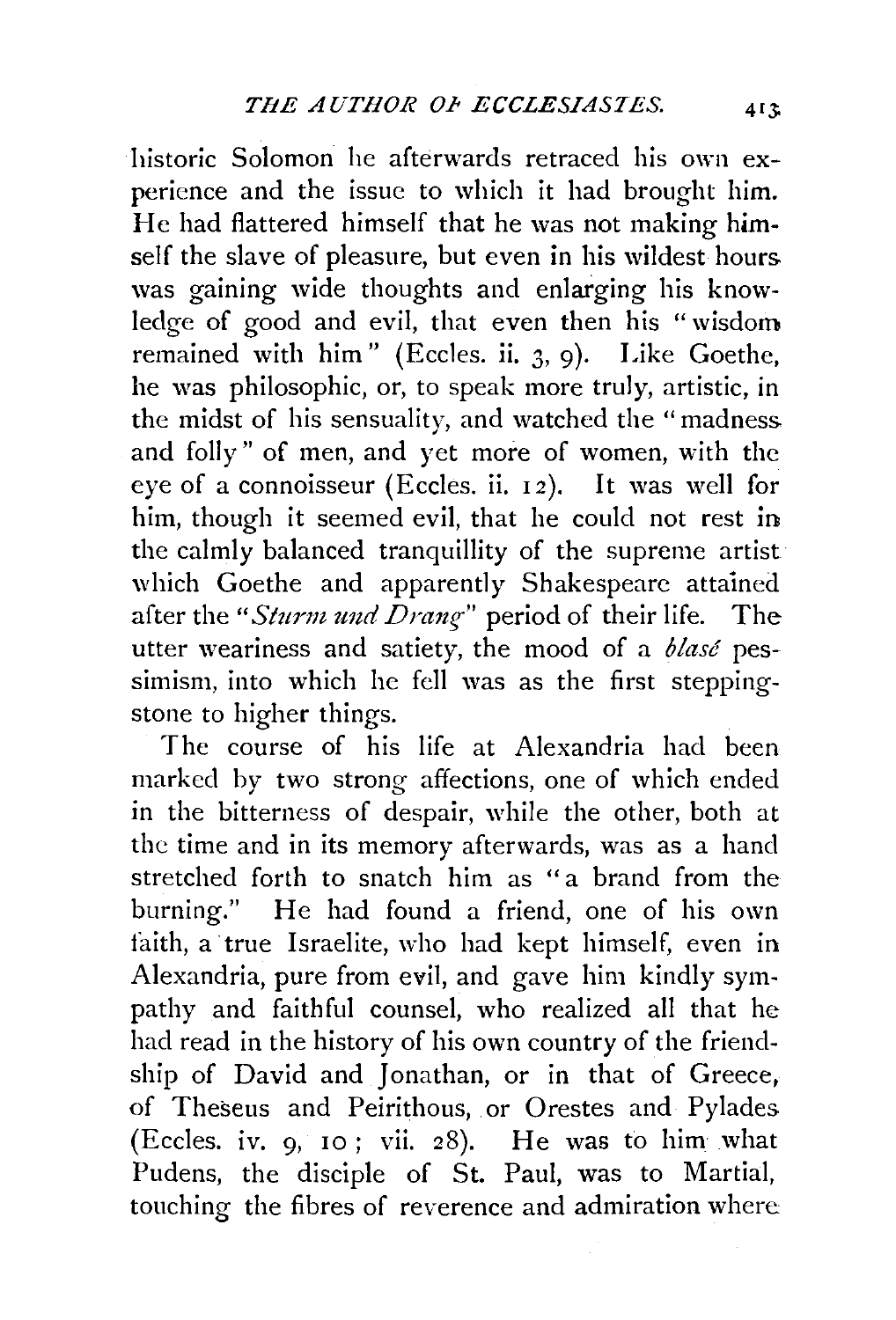the very nerve of pudicity seemed dead and the con-  $\sigma$  science seared.<sup>1</sup> The memory of that friendship, perhaps the actual presence of the friend, saved Koheleth from the despair into which the other passion plunged him. For he had loved, in one instance at least, with .a love strong as death, with a passion fiery and fond .as that of Catullus for Lesbia ; had idealized the -object of his love, and had awakened as from a dream to find that she was false beyond the average falsehood of her class---that she was "more bitter than -death," her heart "as snares and nets," her hands as " bands." He shuddered at the thought of that passion, and gave thanks that he had escaped as a bird out of the snare of the fowler ; yet more, that the friend of whom he thought as one that "pleased God," had not yielded to her temptation.<sup>2</sup> (Eccles. vii. 26.) \Ve are reminded, as we look first on this picture and

> $\cdot$  O quam pæne tibi Stygias ego raptus ad undas, Elysiæ vidi nubila fusca plagæ! Quamvis lassa, tuos quærebant lumina vultus Atque erat in gelido plurimus ore Pudens.

"Yea, all but snatched where flows the gloomy stream, I saw the clouds that wrap the Elysian plain. Still for thy face I yearned in wearied dream, And cold lips, Pudens, Pudens! cried in vain."

1\IART., *Loi•;·!.* vi. 58.

<sup>2</sup> Here, too, identity of experience produces almost identity of phrase-

Non jam illud quæro, contra ut me diligat illa Aut quod non potis est, esse pudica velit ; Ipse valere opto, et tetrum hunc deponere morbum, O Di! reddite mî hoc pro pietate meâ.

•• I ask not this, that she may love me still, Or, task beyond her power, be chaste and true; I seek for health, to free myself from ill,

For this, ye gods, I turn in prayer to you."

CATULL., *Carm.* INNI.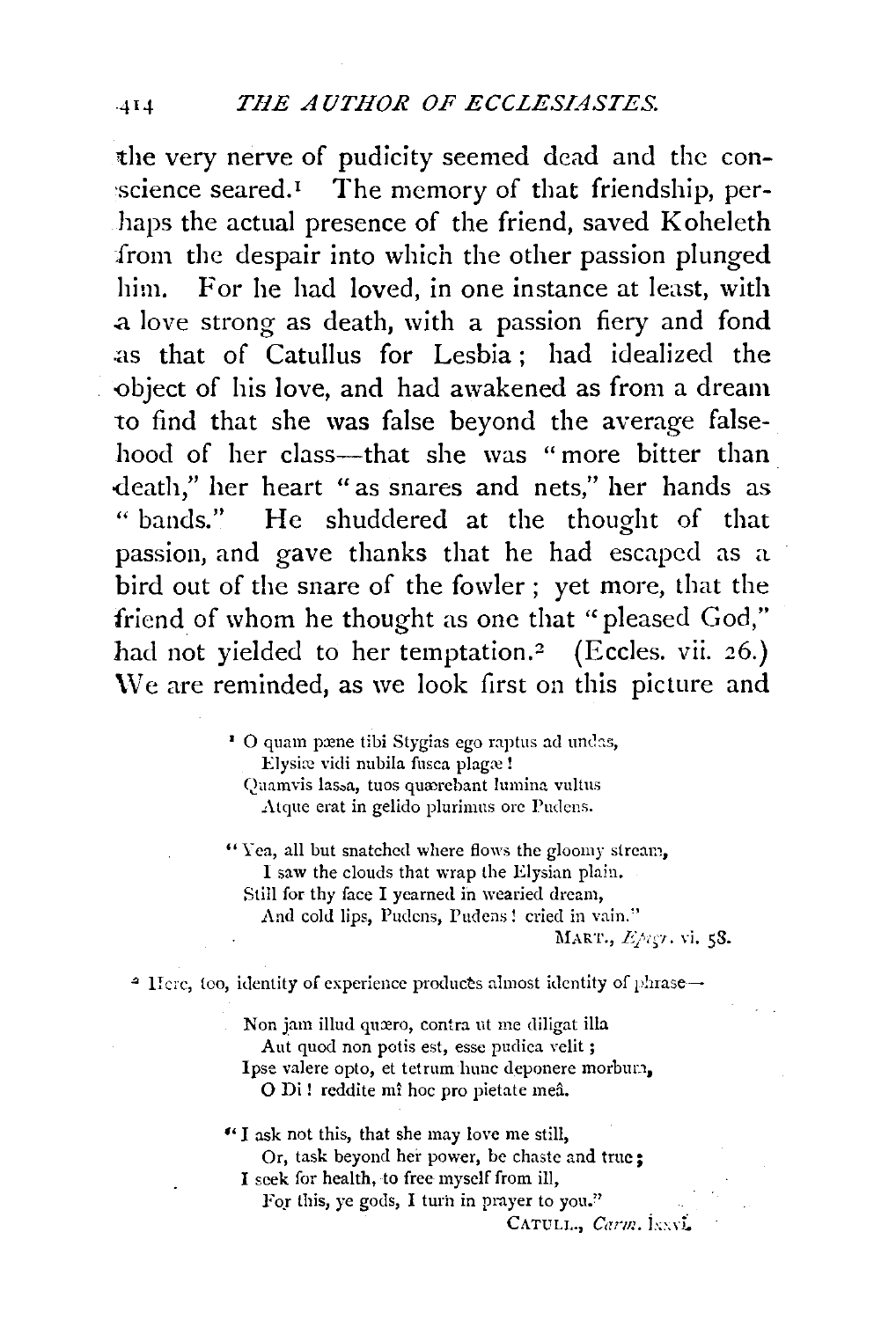then on that, of the marvellous and mysterious sonnet (cxliv.) in which Shakespeare writes-

> " Two loves I have of comfort and despair, \Vhich, like two spirits, do suggest me still. The better angel is a man right fair, The worser spirit a woman coloured ill. To win me soon to hell, my female evil Tempteth my better angel from my side, And would corrupt my saint to be a devil, Wooing his purity with her foul pride."

The life of Heine presents hardly less striking a parallel. He, too, had known one friend—" the only man in whose society I never felt *ennui*; on whose sweet, noble features I could see clearly the aspect of my own soul." $\frac{1}{1}$  He, too, in what seems to have been the one real passion of his life, had found himself deceived and disappointed-

> " She broke her faith ; she broke her troth; For this I feel forgiving; Or else she had, as wedded wite, Embittered love and living."<sup>2</sup>

The heart-wound thus inflicted was not easily healed. Art, culture, pleasure failed to soothe him. There fell on Koheleth the "blank misgivings" of which \Vordsworth speaks, the profound sense of nothingness which John Stuart Mill describes so vividly in his Autobiography, what the Germans call the *Weltschmers*, the burden of the universe, or, in his own phrase, the " world set in the heart" (Eccles. iii. 11); the sense of an infinity and an eternity which man strives in vain to measure or apprehend.

It was in this frame of mind that Koheleth turned to the literature and philosophy of Greece. The library founded by the first Ptolemy, enlarged by Philadelphus, arranged and catalogued by Demetrius

<sup>1</sup> Stigand, *Life of Heine*, i. p. 88. <sup>2</sup> Ibid. i. p. 47.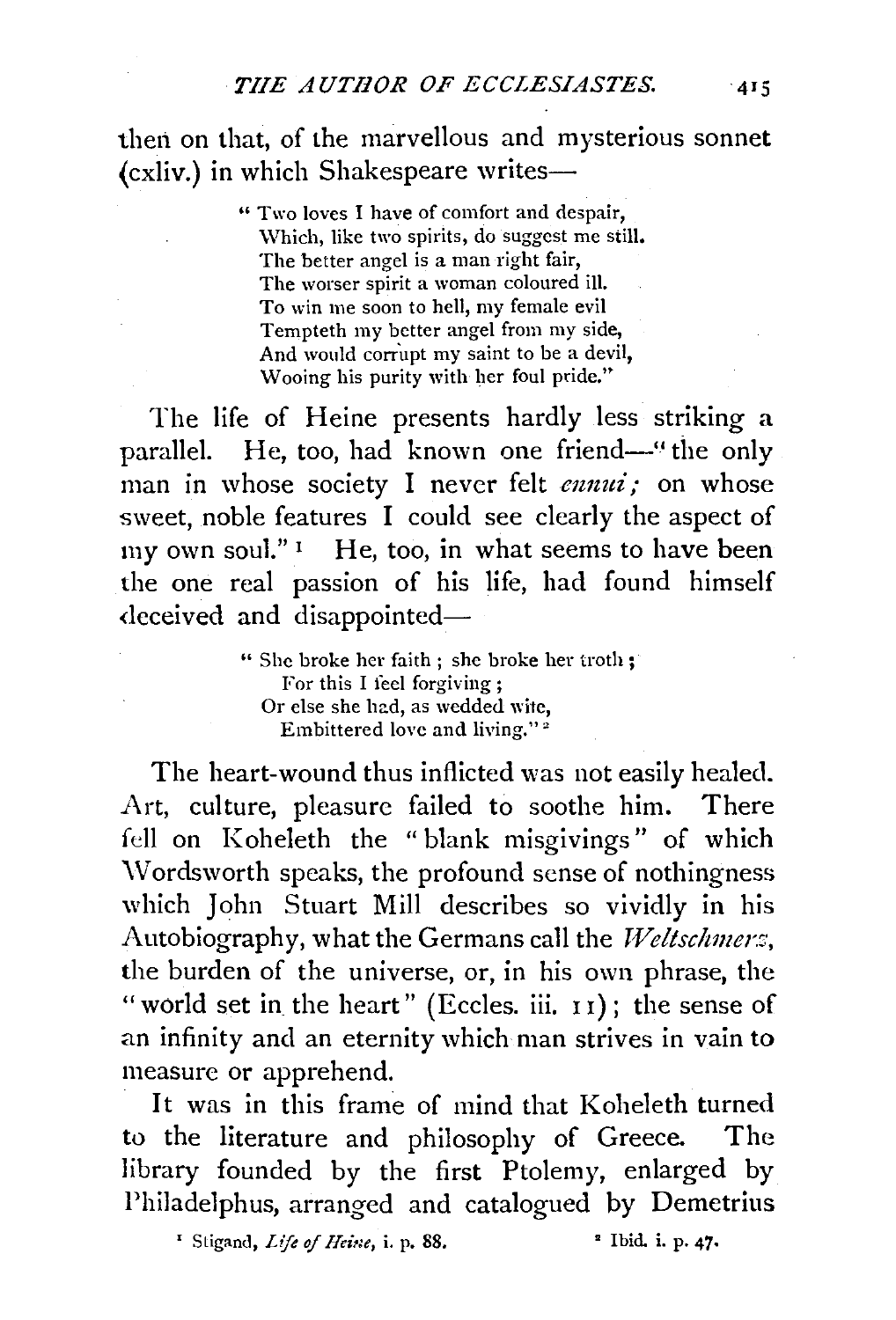Phalereus, and thrown open for the free use of all students, claimed, we may well believe, not less than that of Thebes, which had the title graved upon its portals, to be the *'larpeiov wvxils*, the "Hospital for the diseases of the Soul." $\,$ <sup>1</sup> He had by this time gained sufficient knowledge of Greek to read at least the writings of the three previous centuries. They opened a new world of thought and language to him. He had grown weary of psalms and prophecies and chants. as men of our own time have grown weary of their Bible and Prayer-Book and Christian Year, and had not turned to them for comfort and counsel. His new reading brought him, at any rate, distraction. The lyric and dramatic poets he read indeed chiefly in the extracts which were quoted by lecturers, or the anthologies that were placed in the hands of young students; but in these he found words that relieved and even interpreted his own feelings. He learnt from Sophocles and Theognis to look on " not being" as better than any form of life (Eccles. iv. 2, 3); with the misogynist Euripides, who echoed his own cynical scorn, to utter bitter sneers at women's falsehood and frailty; with the pessimist Glycon to say of life that it was

 $\pi\acute{a}\nu\tau a$  γέλως, και πάντα κόνις και πάντα το μηδέν. All is a jest, and all is dust, and all is nothingness.

From the earlier sages he learnt the maxims that had become the ornaments of school-boys' themes, and yet were new to him-the doctrine of the *M71o€v arya"•*  "nothing in excess;" the "Surtout, point de zèle" of Talleyrand; the not being "overmuch righteous or overmuch wicked" (Eccles. vii. 16). From Chilon he learnt to talk of the time, or  $\kappa a / \rho o s$ , that was fixed for all things, of opportuneness as almost the one ethical

<sup>1</sup> Diodorus, i. 49.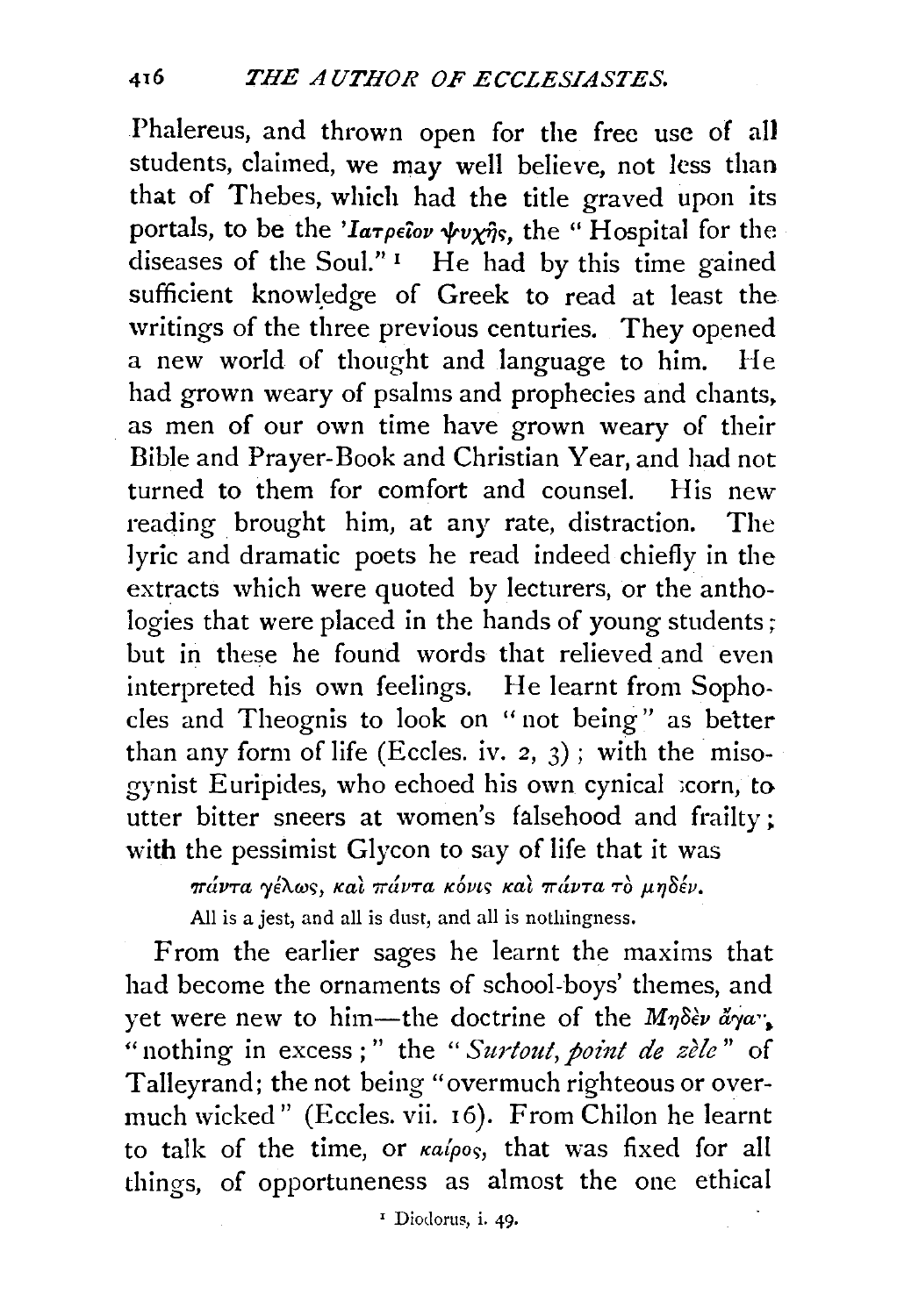criterion of human action (Eccles. iii.  $I-II$ ). He caught up the phrase " under the sun " as expressing the totality of human life (Eccles. i. 9, and thirty other passages).

It was, however, to the philosophy of Greece, as represented by the leading sects of Stoics and Epicureans, that he turned with most eagerness. The former had in its teaching much that attracted him. That doctrine of recurring cycles of phenomena, not in the world of outward nature only, but of human life, history repeating itself, so that there is nothing new under the sun .(Eecles. i. 9, 10), gave to him, as it did afterwards to Aurelius, a sense of order in the midst of seemingly endless changes and perturbations, and led him to look with the serene tranquillity of a *Nil admirari* at the things that excited men's ambition or roused them to indignation. If oppression and corruption had always been the accompaniments *o£* kingly rule, such as the world had then known it, why should he wonder at the "violent perverting of justice and judgment in a province" under an Artaxerxes or a Ptolemy? (Eccles. v. 8). From the followers of Zeno he learnt also to look on virtue and vice in their intellectual aspects. The common weaknesses and follies of mankind were to him, as to them, only so many different forms and degrees of absolute insanity (Eccles. i. 17; ii. 12; vii. 25; ix. 3). He studied madness and folly in that mental hospital as he would have studied the phenomena of fever or paralysis. The perfect ideal calm of the Stoic seemed a grand thing to aim at: as much above the common life of men as light is above darkness (Eccles. ii. 13). The passion, or the fashion, of Stoicism, however, soon

VOL. XI.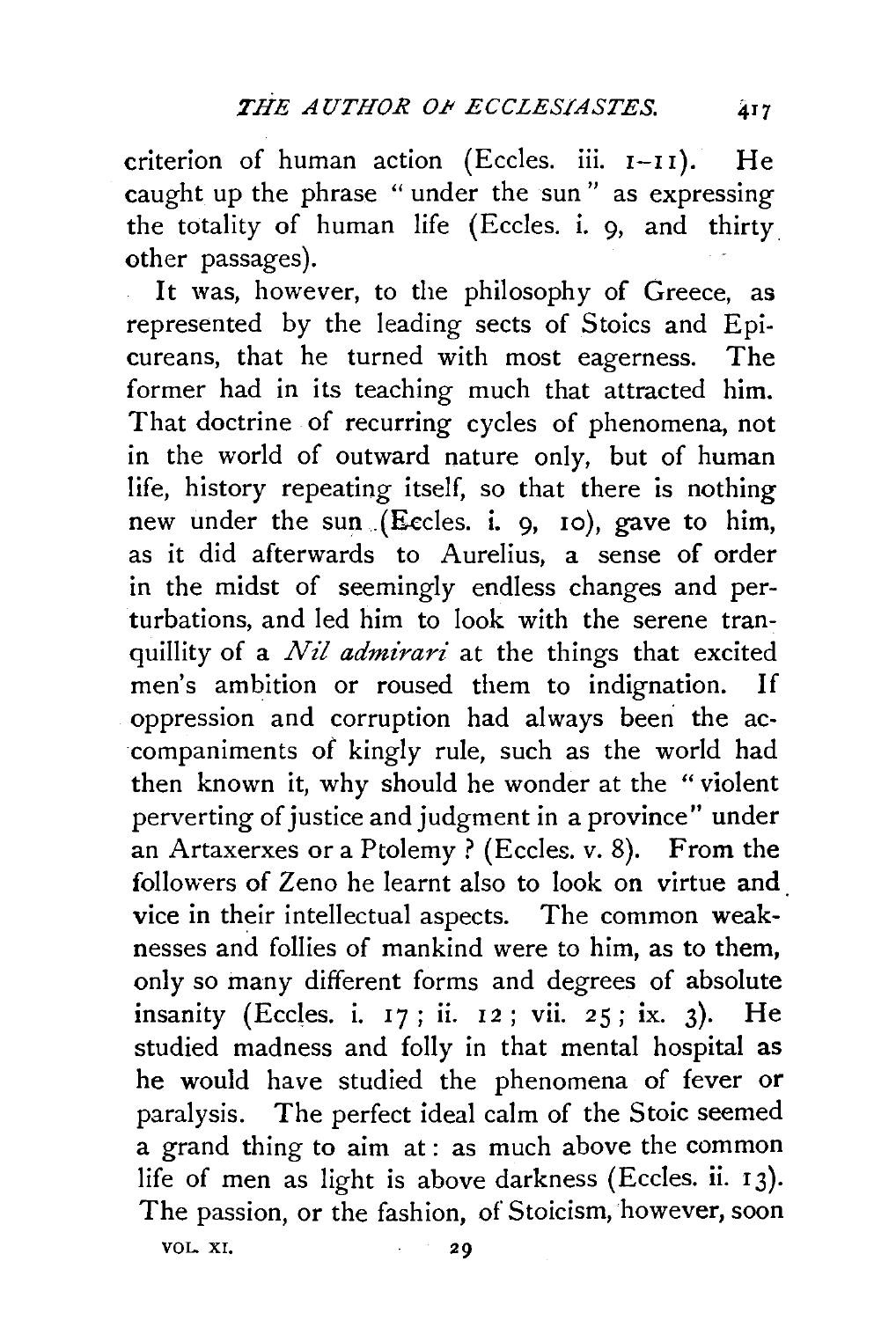passed away. That iteration of events, the sun rising every day, the winds ever blowing, the rivers ever flowing, the endless repetition of the follies and vices of mankind (Eccles. i.  $5-8$ ), became to him, as the current of the Thames did to the jaded pleasure-seeking duke who looked on it from his Richmond villa,<sup>1</sup> unspeakably wearisome. It seemed to mock him with the thought of monotony where he had hoped to find the pleasure of variety. It mocked him also with the thought of the permanence of nature, or even of the mass of human existence considered as part of nature, and the fleeting nothingness of the individual life. The voice of the rivulet-

> "Men may come and men may go, But I flow on for ever"

brought no pleasant music to his ear. And, to say the truth, the lives of the Stoics of Alexandria did not altogether commend their system to him. They talked much of the dignity of virtue, and drew fine pictures of it ; but when he came to know them they were as vain, irritable, egotistic, sometimes even as sordid and sensual, as the men whom they despised. Each man was, in his own eyes, and those of his little coterie, as a supreme sage and king, almost as a God. There was something in them like the mutual apotheosis of which Heine complained in the pantheistic followers of Fichte and of Schelling.<sup>2</sup> Against that system, which ended in making every man his own deity, there rose in the heart of the Israelite, who had not altogether forgotten the lessons of his earlier life, a protest which clothed itself in the words, "Fear thou God" (Eccles. viii. 12, 13). And so Koheleth turned from the Porch to the Garden. It was at least less pretentious, and did

1 Cox's *Quest of the Chief Good,* p. 81, • Stigand's *Lift of Heine,* ii. p. 162.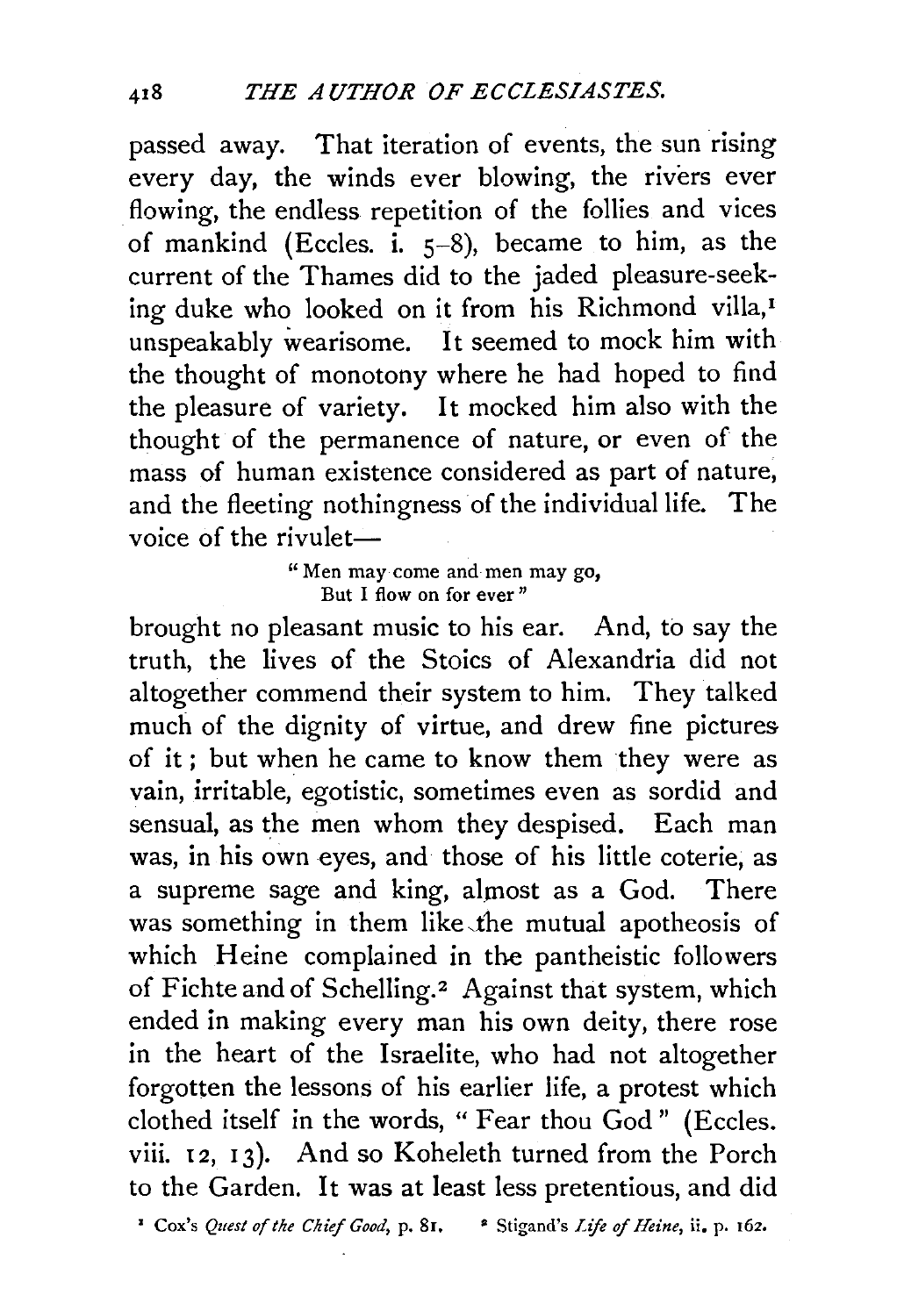not mock him with its lofty ideal of an unattained and unattainable perfection. Even the physics and physiology of the school of Epicurus were not without their attractions for a mind eager in the pursuit of knowledge of all kinds. Their theory of the circulation of the elemental forces, the rivers flowing into the sea yet never filling it, but returning as through arteries and veins; filtered in their progress from the sea's saltness, to the wells and fountains from which they had first sprung to light (Eccles. i.  $5-7$ ); their study of the growth of the human embryo, illustrated as it was by dissections in the Museum of Alexandria,<sup>1</sup> shewing how the "bones" grow in the womb of her that is with child" (Eccles. xi. 5) ; their discoveries, not quite anticipating Harvey, yet on the same track, as to the action of the heart and the lungs, the lamp of life suspended by its silver chain, the pitcher drawing every moment fresh draughts from the fountain of the water of life (Eccles. xii. 6); all this came to him as a new interest, a new pleasure.<sup>2</sup> It was as fascinating, that wonderland of science, as a new poem or a new *mythos*, or, in modern phrase, as a new novel or romance. And then its theory of life and death, did not that seem to point out to him the secret of a calm repose ? The life of man was as the life of brutes (Eccles. iii. 19). His soul was compound, and so discerptible. All things had been formed out of the eternal atoms, and into the eternal atoms all things were evermore resolved. Admitting even, for the sake of hypothesis, that there was something more than the forms of matter which are palpable and visible in man's

*<sup>&#</sup>x27;* Dissection, and even vivisection, were first practised in the medical schools of *Aiexandria.-Quarterly Review,* lxvi. p. 162.

<sup>&</sup>lt;sup>2</sup> I purposely refrain from including the other anatomical references which men have found in Eccles. xii. 4, 5·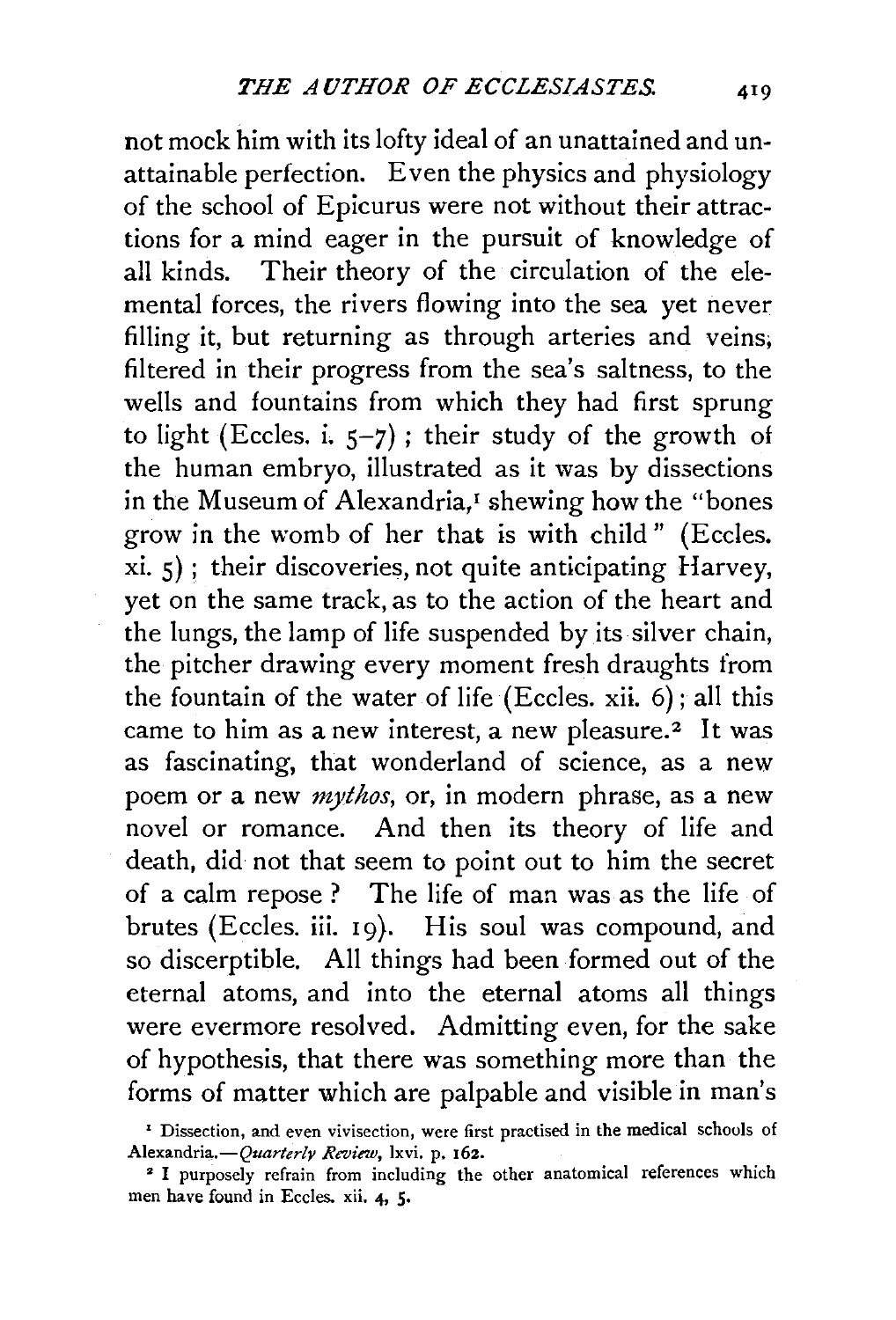nature, some vital force or ethereal spark, yet what had been brought together at birth was, at any rate; certain to be dissolved at death. Dust to dust, the ether which acted in man's brain to the ether of the infinite azure, was the inevitable end (Eccles. iii. 21, but *not* xii. 7). Such a view of life served at least to strip death of the terror with which the  $\delta \epsilon_i \sigma_i \delta a_i \mu_i$  the superstition, the *A berglaube,* of men had clothed it. It did not leave him to dread the passage into the dim darkness of Sheol, the land of the shadow of death, as Hezekiah (Isa. xxxviii.  $11, 18$ ) and the Psalmist (Psa. vi. 5;  $xxxx$ ,  $9$ ;  $lxxxviii$ .  $11$ ) had dreaded it (Eccles. ix.  $10$ ). It freed him from the terrors of the Gehenna of which his countrymen were beginning to talk, from the Tartarus and Phlegethon and Cocytus, the burning and the wailing rivers, in which the Greeks who were outside the philosophic schools still continued to believe. It left him free to make the most and the best of life. And then that " best of life" was at once a pleasant and an attainable ideal. It confirmed the lessons of his own experience as to the vanity and hollowness of much in which most men seek the satisfaction of their desires. Violent emotions were followed by a reaction, the night's revel by the morning headache, ambition and the favour of princes ended in disappointment. What the wise man should strive after was just the maximum of enjoyment, not over-balanced by the *amari aliquid*  that rises even *medio de fonte leporum-a* life 1ike that of the founder of the school-moderate and even abstemious, not disdaining the pleasures of any sense, yet carrying none to an excess. He had led a life of calm serene tranquillity, almost one of total abstinence and vegetarianism, and so the  $d\tau a\rho a\xi/a$  which had become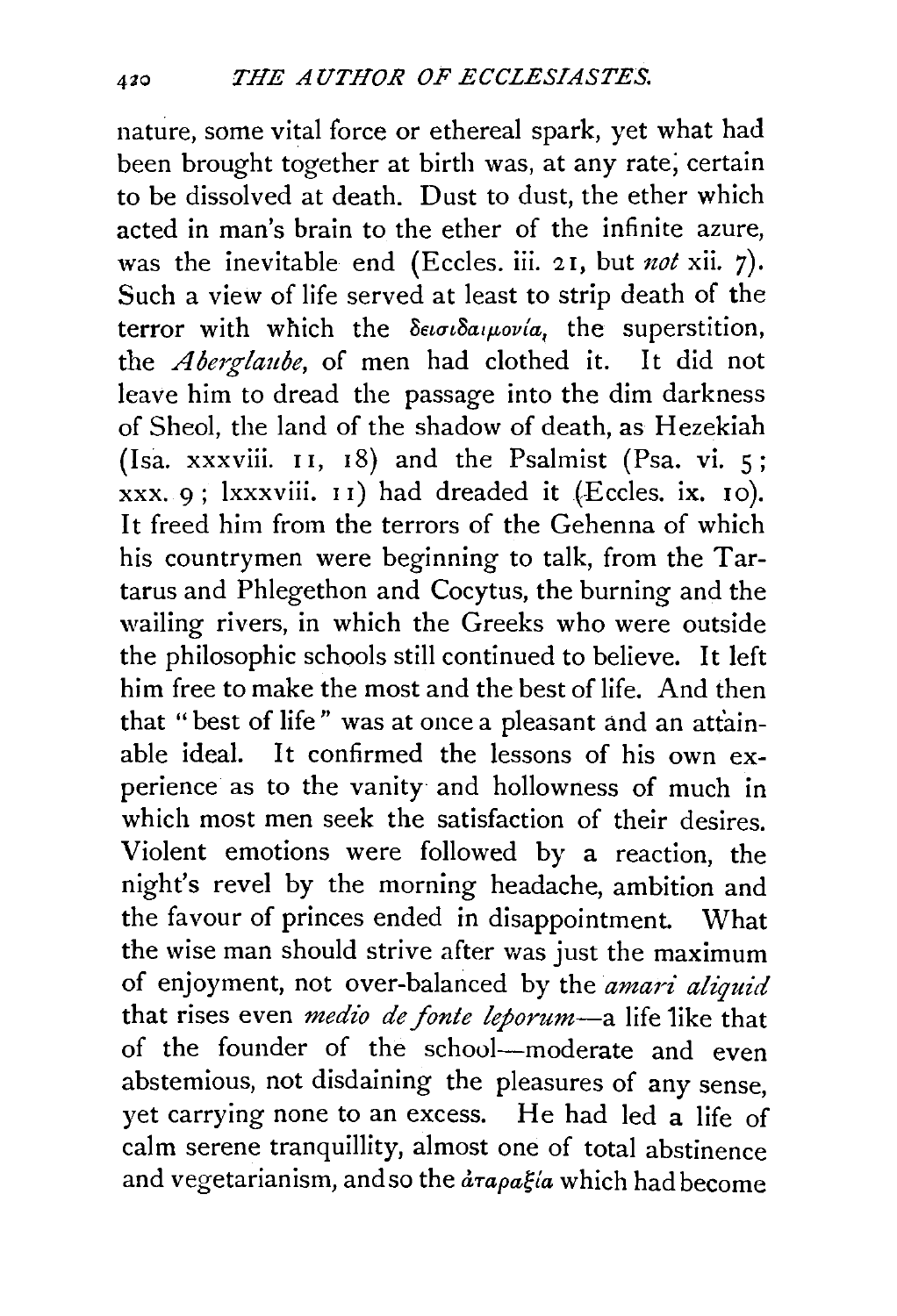identified with his name, had been protracted to extreme old age.<sup> $I$ </sup> The history of men's lives had surely "nothing better" to shew than this. This, at any rate, was good (Eccles. iii. 12, 14, 22; v. 18; viii. 15). In such a life there was nothing that the conscience condemned as evil. It admitted even of acts of kindness and benevolence, as bringing with them a moral satisfaction (Eccles. vii. I, 2 ; xi. r, 2 ), and therefore a new source of enjoyment. Even the sages of Israel would have approved of such a life (Prov. v.  $15-19$ ; xxx. 7), though it might not satisfy the heroic aspirations and high-soaring dreams of its prophets. Enjoyment itself might be received as a gift from God.

Into this new form of life accordingly Koheleth threw himself, and did not find it altogether a delusion. Inwardly it made him feel that life was, after all, worth living (Eccles. xi. 7). He began to find the pleasure of doing good, and visiting the fatherless and widow in their affliction. He learnt that it was better to go to the house of mourning than to the house of feasting. The heart of the wise was in that house and not in the house of mirth (Eccles. vii.  $2-4$ ). Even the reputation of doing good was not to be despised, and the fragrance of a good name was better than the odorous spikenard or rose-essence of the king's luxurious banquets (Eccles. vii. I). And he gained, as men always do gain by any acts of kindness which are not altogether part of the ostentatious or self-calculating egotism of the Pharisee, something more than enjoyment.

Sunt lachrymæ rerum, et mentem mortalia tangunt.

"We needs must weep for woe, and, being men,<br>Man's sorrows touch our hearts." VIRG,  $\mathcal{L}n$ , i. 462. Man's sorrows touch our hearts."

<sup>•</sup> Diog. Laert. X. i. p. 6,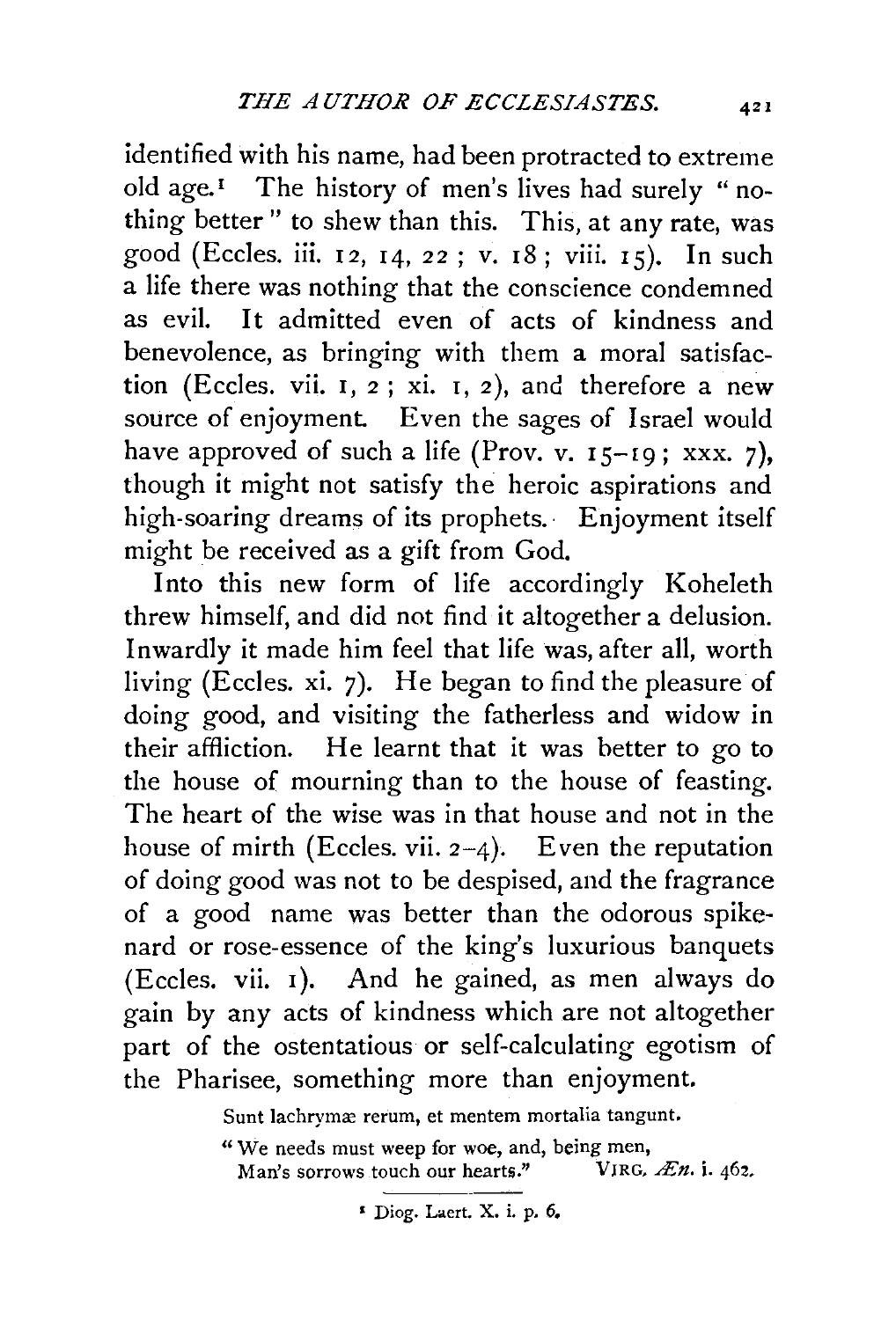The flood-gates of sympathy were opened. His self-love was expanding almost unconsciously into benevolence. He began to feel that altruism and not egotism was the true law of humanity. He was in this point-partly, perhaps, because here too the oracle in his inmost heart once more spoke out the secret of the wisdom of Israel, " Fear thou God"-wiser than his teachers (Eccles. v. 7).

A wealthy Jew with this turn for philosophizing was not likely to be overlooked by the lecturers and *littérateurs* of Alexandria. From the library of that city Koheleth passed to the Museum,<sup>1</sup> and was elected, or appointed by royal favour, a member of the august body who dined in its large hall at the public expense, and held their philosophical discussions afterwards. It was a high honour for a foreigner, almost as much so as for an Englishman to be elected to the Institute of France, or a Frenchman to a fellowship of the Royal Society. He became first a listener and then a sharer in those discussions, an *Ecdesiastes,* a debater, and not a preacher, as we count preaching, in that *Ecclesia.* Epicureans and Stoics, Platonists and Aristotelians met. as in a Metaphysical Society, and discussed the nature ot happiness and of the supreme good, of the constitution of man's being and of the soul's immortality, of free will and destiny. The result of such a whirl of words and conflict of opinions was somewhat bewildering. He was almost driven back upon the formula of the scepticism of Pyrrho, "Who knows ?" (Eccles. iii. 21). It was to him what a superficial study of Hobbes and Shaftesbury, of Voltaire and Rousseau, of Kant and

<sup>&</sup>lt;sup>1</sup> For the fullest account of the Museum accessible in English, see the article on Alexandria in Vol. lxvi. of the *Quarterly Review*. It is, I believe, no secret that it was written by the late Rev. William Sewell.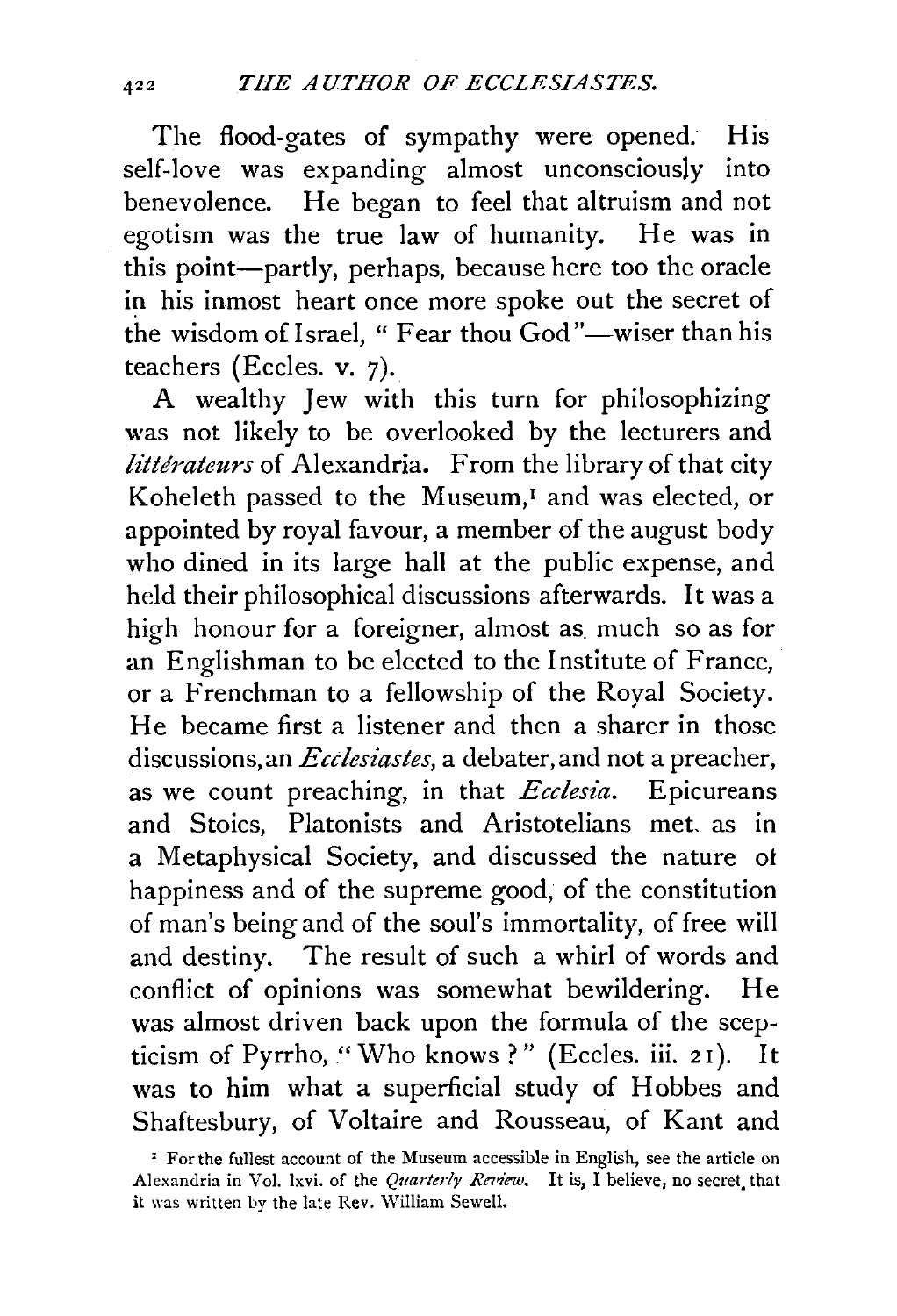Schelling, of Bentham and Mill, of Comte and Herbert Spencer, have been to English students of successive generations. One thing, at least, was clear. He saw that here also the race was not to the swift, nor bread to the wise, nor riches to men of understanding (Eccles. ix. 11). The charlatan too often took precedence of the true man; silent and thoughtful wisdom was outtalked by an eloquent declaimer (Eccles. ix.  $15, 16$ ). Here also, as in his life of revelry, there was much that could only be described as vanity and much "feeding upon wind."

So for a short time life passed on, looking brighter and more cheerful than it had done. There came before him the prospect, destined not to be realized, of the life of a happy home with wife and children round him (Eccles. ix.  $7-9$ ). But soon the evil days came in which there was no more any pleasure to be found (Eccles. xii. 1). The life of revelry and license had sapped his strength, and the strain of study and the excitement of debate had made demands upon his vital powers which they could not meet, and there crept over him the slow decay of a premature old age, of the paralysis which, while it leaves consciousness clear and the brain free to think and muse over many things, attacks first one organ of sense or action and then another. The stars were darkened and the clouds of dark thoughts returned after the rain of idle tears, and the keepers of the house trembled and the strong men bowed themselves. Sight failed, and he no longer saw the goodly face of nature or the comeliness of man or woman, could no longer listen with delight to the voice of the daughters of music (Eccles. xii.  $2-4$ ). Even the palate lost its wonted sense of flavour, and the choicest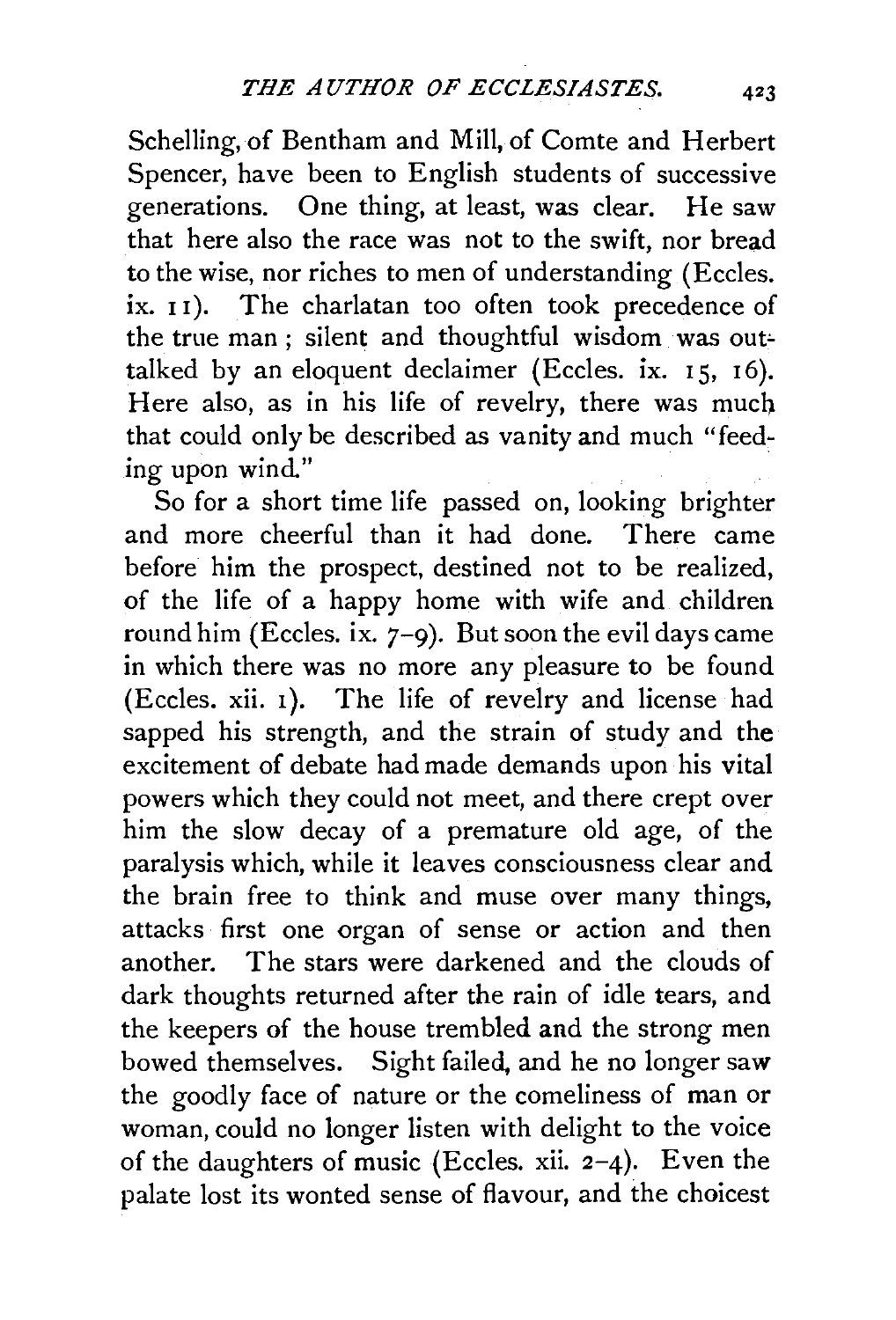dainties became distasteful, His voice passed into the feeble tones of age (Eccles. xii. 4). Sleep was more and more a stranger to his eyes, and his nights were passed, as it were, under the branches of the almond tree, the "early waking" tree that was the symbol of *insomnia* (Eccles. xii. 5; Jer. i. 1 1, I *2 ).* Remedies were applied by the king's physicians, but even the "caper-berry," the "sovereign'st thing on earth," or in the Alexandrian pharmacopœia, against that form of paralysis, was powerless to revive his exhausted energies. The remainder of his life-and it lasted for some six or seven years ; enough time to make him feel that the days of darkness were indeed many  $(Ecles.xi. 8)$ —was one long struggle with disease. In the language of the Greek writers with whom he had become familiar, it was but a long voo- $\tau \rho \circ \phi \iota \dot{a}$ , a *βίος*  $\dot{a} \beta \dot{\iota} \omega \tau \circ s$ *.* His state, to continue the parallel already more than once suggested, was like that which made the last eight years of Heine's life a time of ceaseless suffering. It added to the pain and trouble which disease brought with it that he had no son to minister to his wants nor to inherit his estate. House and garden and lands, books and art-treasures, all that he had stored up, as for a palace of art and a lordly pleasure-house, would pass into the hands of a stranger (Eccles. iv. 8). It was a sore travail, harder than any pain of body, to think of that as the outcome of all his labours. It was in itself " vanity and an evil disease" (Eccles. vi. *2* ). And beyond this there lay a further trouble, growing out of the survival, or revival, of his old feelings as an Israelite, which neither Stoic apathy nor Epicurean serenity, though they would have smiled at it as a superstition, helped him to overcome. How was he to be buried ? (Eccles. vi. 3). It was, of course,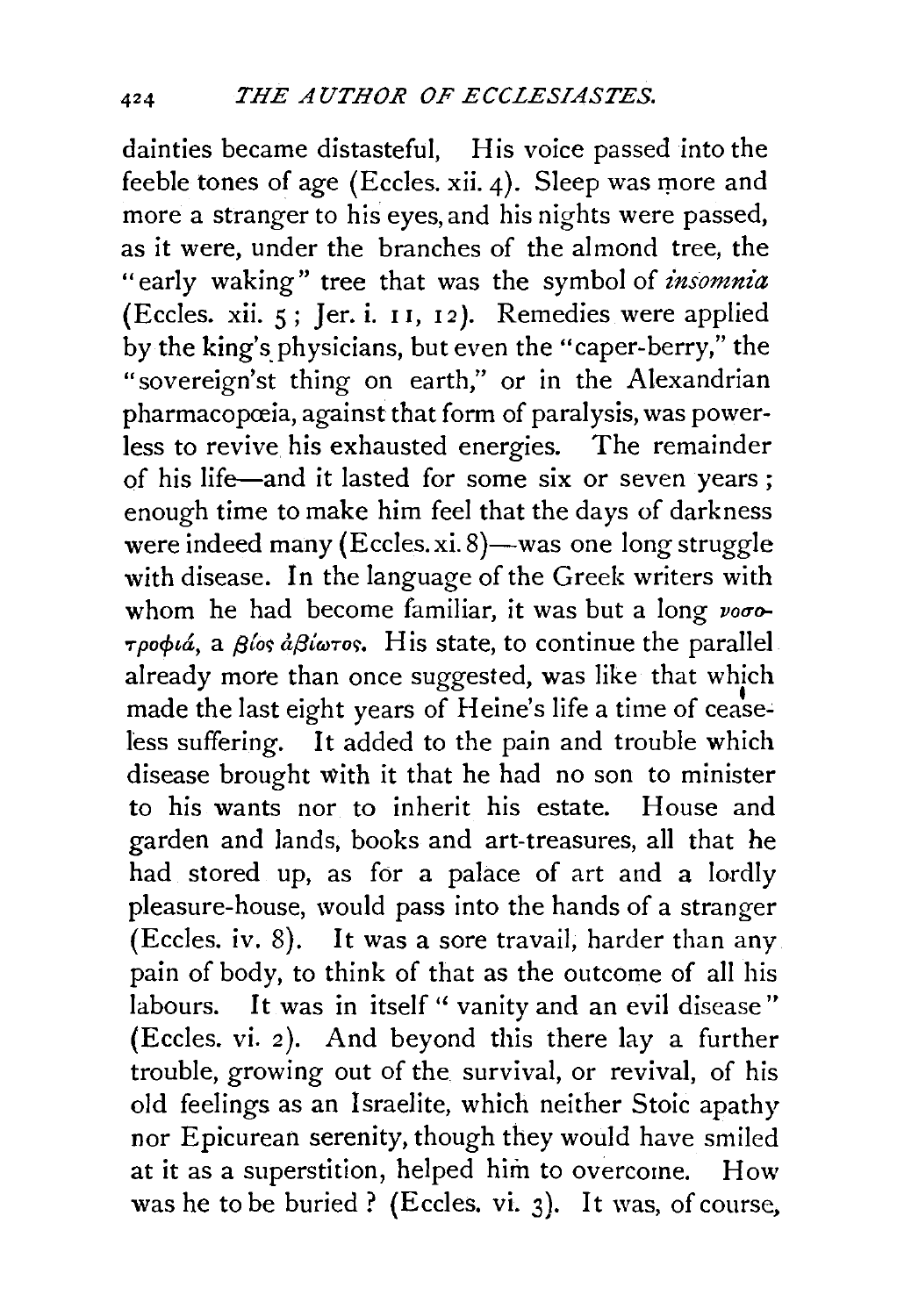out of the question that his corpse should be carried back to the land of his fathers and laid in their tomb in the valley of Jehosaphat. The patriotic zeal which had been roused by the struggle of the Maccabees against Antiochus Epiphanes would not have allowed the body of one who was suspected of apostasy to desecrate the holy city. And even in Alexandria itself the more rigorous Jews had been alienated by his Hellenizing tendencies. He could not expect that their mourners would attend his funeral, crying, after their manner, Ah, brother ! or Ah, sister ! Ah, Lord ! and Ah, his glory ! (Jer.  $xxii$ .  $18$ ). He had before him the prospect of being buried as with the burial of a dog.

And yet the days were not altogether evil. The friend whom he had found faithful, the one among a thousand, did not desert him, and came and ministered to his weakness, to raise up, as far as he had the power, the brother who had fallen (Eccles. iv. 10). It was a gain that he could no longer fill his belly with the · husks that the swine did eat. Sensual pleasures and the fragments of a sensuous philosophy, the lower and the higher forms of popular Epicureanism, were alike unsatisfying, and the voice within once more spoke in clearer notes than ever, Fear thou God. With him, as with Heine (to refer once more to the Koheleth of our time), there was a religious reaction, a belief in a personal God, a personal immortality, as that to which men must come when they are "sick to death," a belief not unreal even though the habitual cynicism seemed to mock it in the very act of utterance.<sup>I</sup> It was not, indeed, like the cry of the prodigal, "I will arise and go to my father;" for that

<sup>2</sup> Stigand's *Life of Heine*, ii. pp. 363, 378.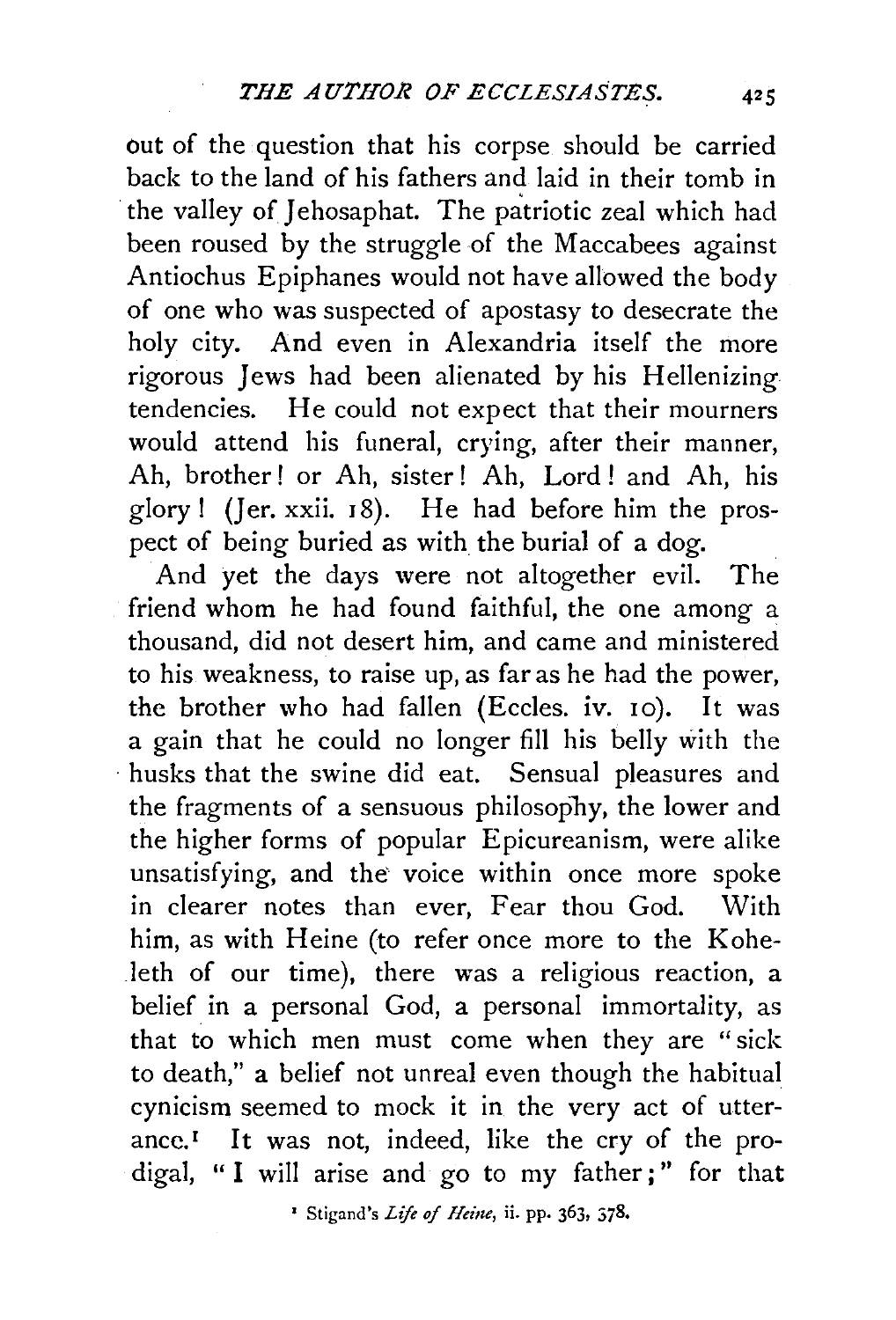thought of the Divine Fatherhood was as yet but dimly revealed to him ; but the old familiar thought that God was his Creator, the Giver of life and breath and all things (Eccles. v.  $19$ ; xii.  $1$ ), returned in its fulness and power, and in his own experience he was finding out that his pleasant vices had been made whips to scourge him, and so he learnt that, though he could not fathom the mystery of his judgments, the Creator was also the Judge (Eccles. xi. 9). It was in this stage of mental and spiritual growth, of strength growing out of weakness, that he was led to become a writer, and to put on record the results of his experience. He still thought in the language of his fatherland, and therefore in that language he wrote.

A book written under such conditions was not likely to present the characteristics of a systematic treatise. It was, in part, like Pascal's *Pensees,* in part, like Heine's latest poems--- the record of a conflict not yet over, though it was drawing near its close. The " Two Voices" of our own poet were there; or rather, the *three* voices of the pessimism of the satiated sensualist, and the wisdom, such as it was, of the Epicurean thinker, and the growing faith in God, were heard in strange alternation ; now one, now another uttering itself, as in an inharmonious discord, to the very close of the book. Now his intellect questioned, now his faith affirmed, as Heine did, the continued existence of the spirit of man after death (Eccles. iii.  $19$ ; xii. 7). As conscious of that conflict, and feeling the vanity of fame, as Keats did, when he desired that his only epitaph might be, "Here lies one whose name was writ in water," he shrank from writing in his own person, and chose as the title of his book that which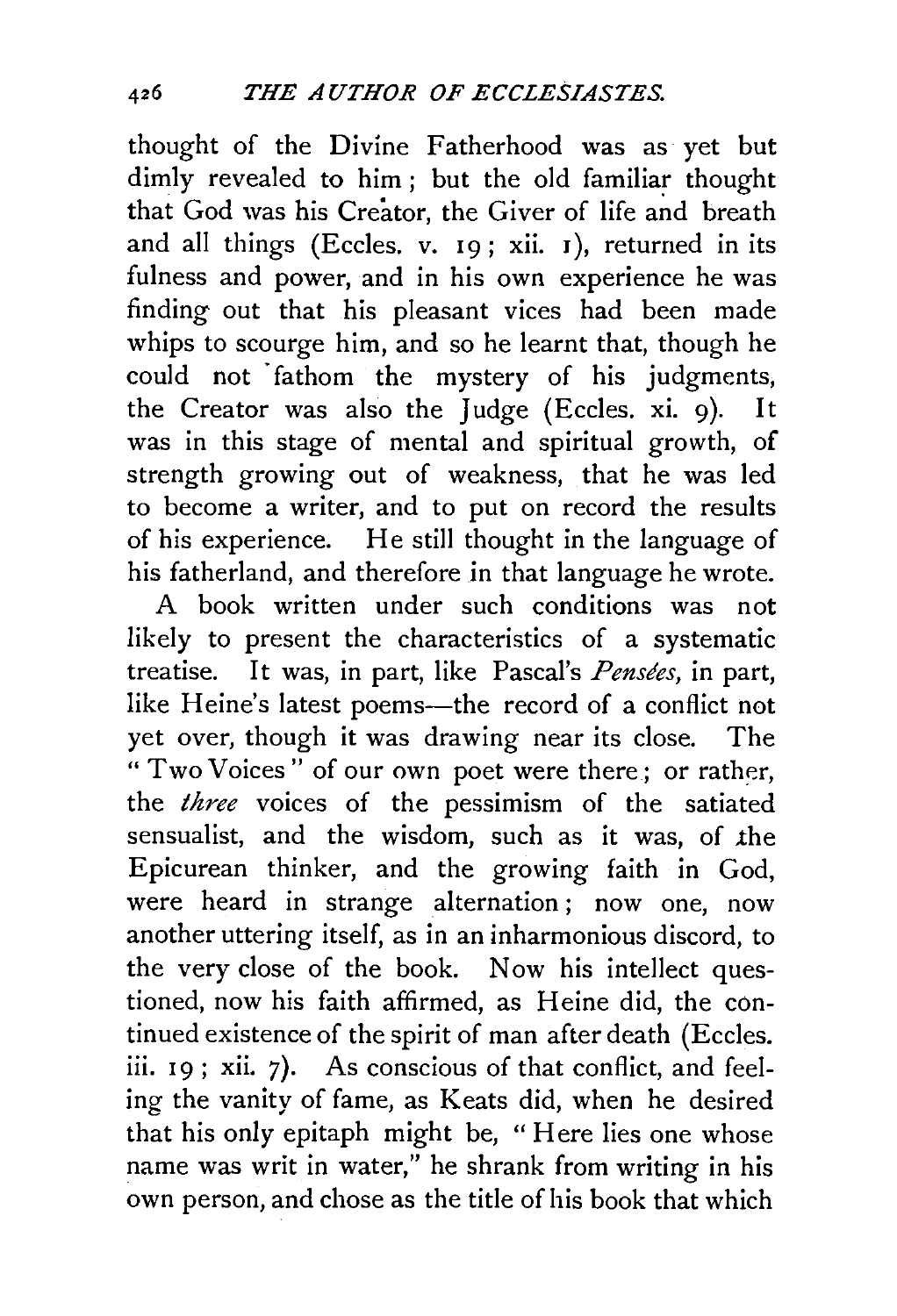at once expressed its character and embodied the distinction which at one time he had prized so highly. As men have written under the names of Philalethes or Phileleutheros, as a great thinker of the last century, Edward Tucker, wrote his *Light of Nature Pursued,*  under the pseudonym of Abraham Search, so he came before his readers as Koheleth, Ecclesiastes, the Debater. He was free in that character to utter varying and conflicting views. It is true he went a step further, and also came before them, as though the book recorded the experience of one greater than himself as the seeker after, and possessor of, wisdom. The son of David, king over Israel in Jerusalem, was .speaking as through his lips (Eccles. i. I, 12, 16). It was a trick, or rather a fashion, of authorship, such as was afterwards adopted in the *Wisdom of Solomon* by a man of purer life and higher aim, though less real inspiration, but not a fraud, and the fashion was a dominant one and deceived no one. The students of philosophy habitually conveyed their views in the shape of treatises by Aristotle, or letters or dialogues by Plato. There was scarcely a medical writer of eminence at Alexandria who had not published his views as to the treatment of disease under the name of Hippocrates.<sup>1</sup> Plato and Xenophon had each written an *Apologia* which was represented as coming from the lips of Socrates. The latter had also composed an ideal biography of Cyrus. And in this case Koheleth might well think that the analogy between his own experience and that of the sage of Israel was more than enough to justify the personation as a form of quasi-dramatic art. Both had gone through a like

1 Sprengel, *Hist. de Medicine,* i. p. 430.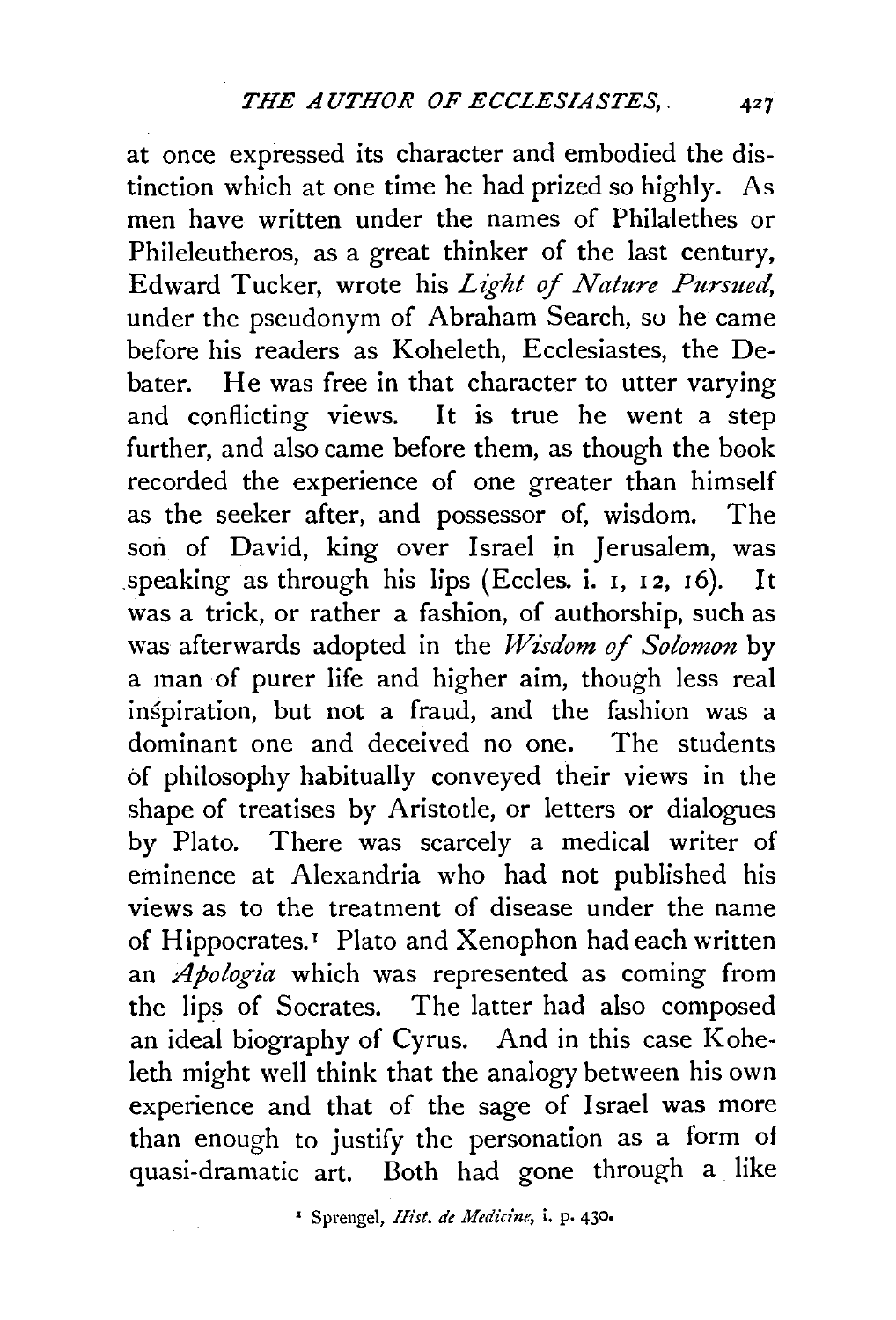quest after the chief good, seeking first wisdom and then pleasure, and then the magnificence and the culture that comes from art, and then wisdom again. Both had found that all this was, in the end, unsatisfying. Might he not legitimately hold up the one experience embodied in the form of the other, and put on, for the nonce, the robes of Solomon, alike in his glorious apparel, and in the sackcloth and ashes, in which, as the legend ran, he had ended his days as a penitent. In his early youth Koheleth had gazed on the ideal picture of Solomon as a pattern which he strove to reproduce. The surroundings of his manhood, the palaces, and gardens, and groves, and museums, and libraries of the Ptolemies enabled him to picture what the monarch's kingly state had been. In his picture of the close of life, the. subjective element, as was natural, predominated over the objective, and we have before us Koheleth himself, and not the Solomon of history.

The analysis of the book itself would occupy more space than I can now claim. It will be enough to note that from first to last it was, on the view now taken, intensely personal, furnishing nearly all the materials for a memoir ; that its main drift and purpose, broken, indeed, by many side eddies, now of cynical bitterness, now of worldly wisdom, now of keen observation, was to warn those who were yet in search of the chief good against the shoals and rocks and quicksands on which he had well-nigh made utter shipwreck of his faith; that his desire was to deepen the fear of God in which he had at last found the anchor of his soul ; that that fear had become more and more a reality as the shadows closed around him ; that it had deepened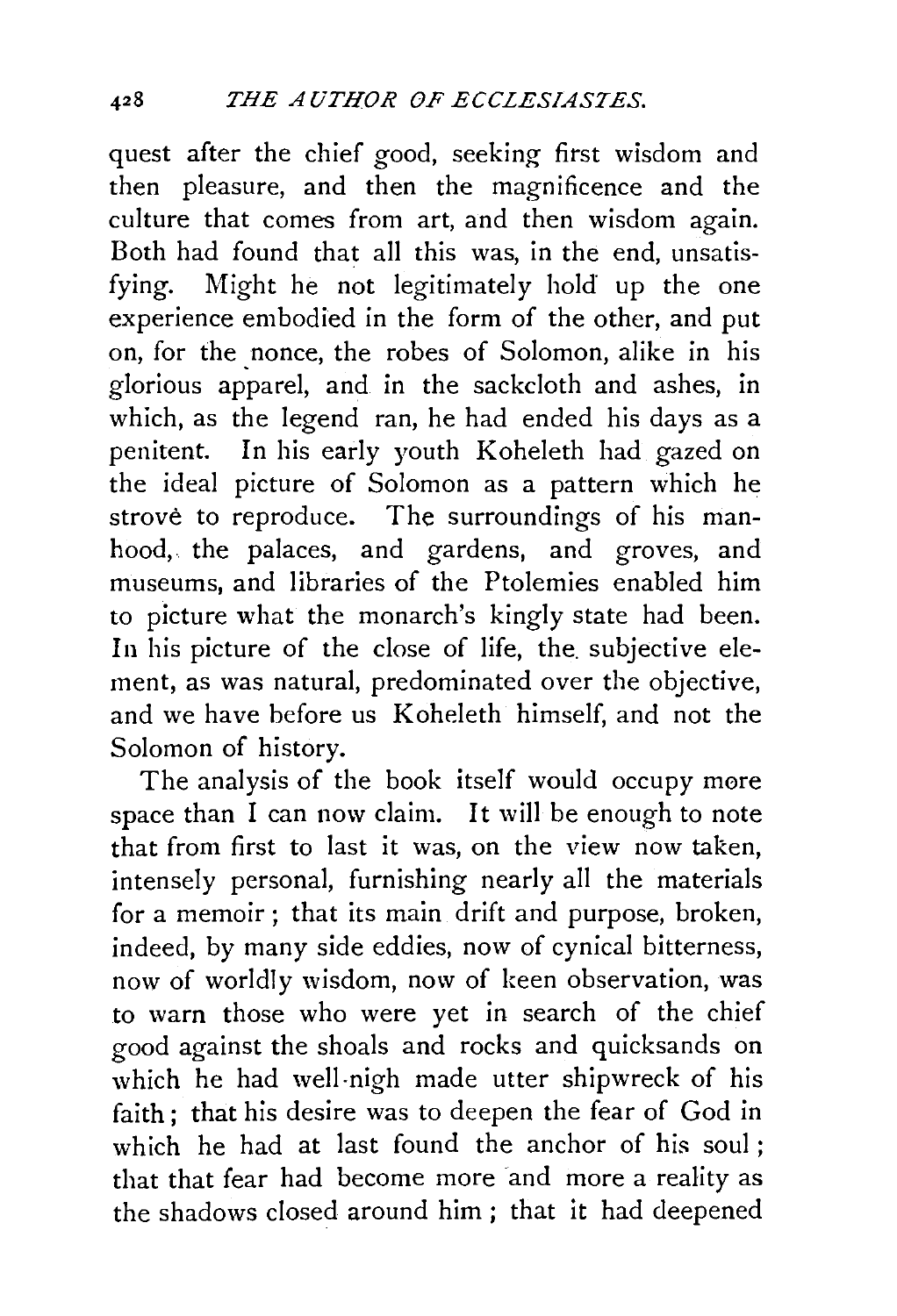into the conviction that the Creator was also the Judge, and that the Judge of all the earth, sooner or later, would assuredly do right. The close of the book all but coincided with the close of life. He waited, if not with the full assurance of faith, yet with a calm trustfulness, for the hour when the few mourners should go about the street, and he should go to his eternal home (Eccles. xii. 6); when "the dust should return to the earth as it was, and the spirit should return to God who gave it" (Eccles. xii.  $7$ ). " Return to God "--that was his last word on the great problem, and that was at once his dread and his consolation.

So the life and the book ended ; and it is not part of my present purpose to trace the after history of the latter. Not without reason was it brought by the grandson of Sirach, or some other seeker after truth, from Alexandria to Palestine, and translated by him into Greek.<sup>1</sup> Not without reason did he, or some later Rabbi, add the commendatory verses with which the book now closes, truly describing its effect as that of the goad that spurs on thought, of the nails that, once driven in, cannot easily be plucked out (Eccles. xii. I I). Not without reason did the wiser thinkers of the school of Hillel resist the narrow scruples of those of the school of Shammai when the question was debated whether the new unknown book should be admitted to a place side by side with all that was noblest and most precious in their literature? and, in spite of seeming contradictions, and Epicurean or heretical tendencies, recognize that in this record of the struggle, the fall, the recovery of a child of Israel, a child of God, there was the narrative of a Divine education told with a

<sup>&</sup>lt;sup>1</sup> Prologue to Ecclesiasticus. <sup>•</sup> Ginsburg, Introduction to Eccles.